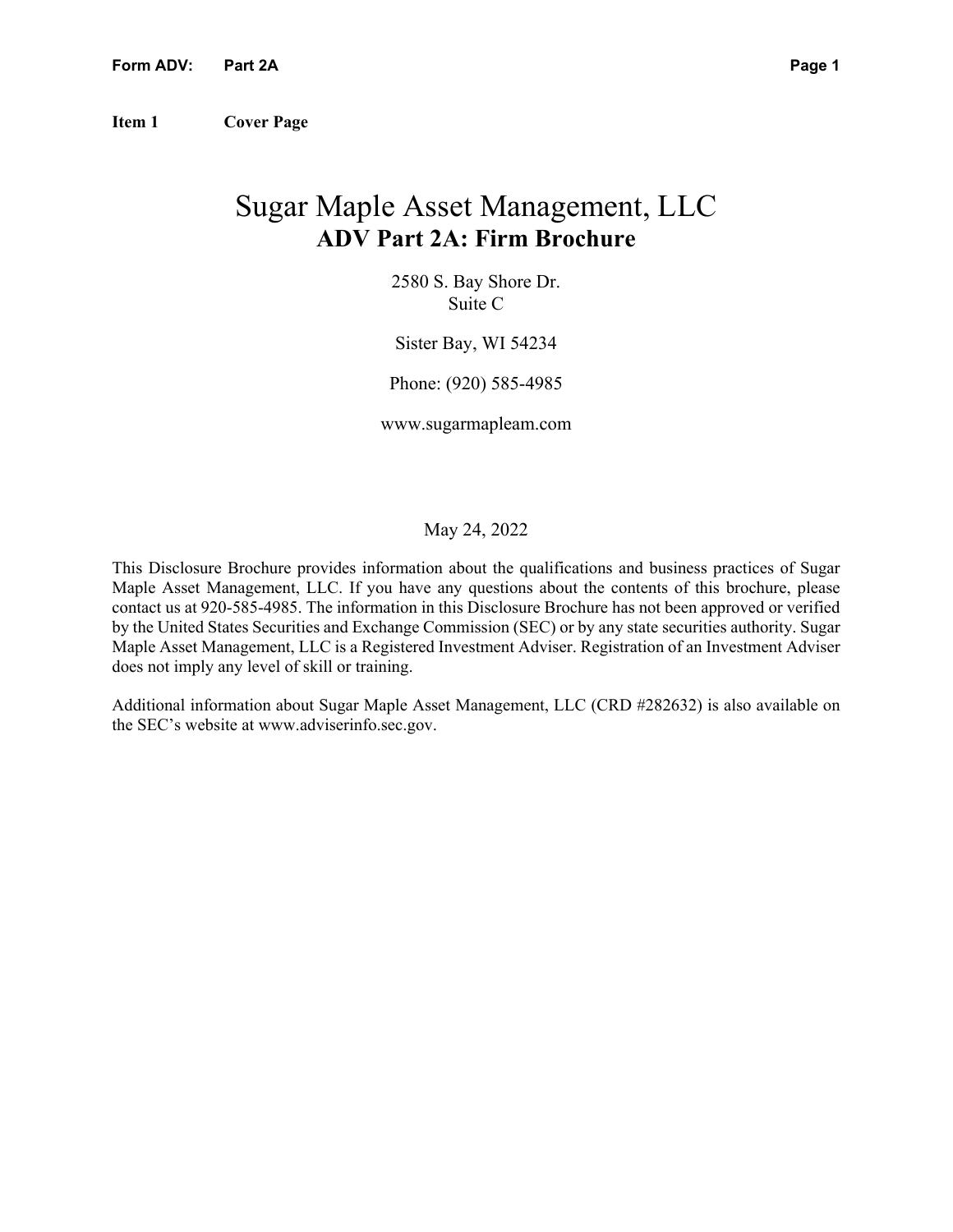### **Item 2 Material Changes**

**There have been no material changes to this brochure since the last annual update dated March 24, 2022. Certain non-material changes have been made throughout the brochure to reflect changes to the operations of Sugar Maple Asset Management, LLC.** 

**You may request a complete copy of our current Form ADV, Part 2A Brochure at any time by contacting Sugar Maple Asset Management, LLC at (920) 585-4985, or by requesting a Brochure via e-mail at jschwab@sugarmapleam.com.**

# **Item 3 Table of Contents**

| Item 1 |  |
|--------|--|
| Item 2 |  |
| Item 3 |  |
| Item 4 |  |
| Item 5 |  |
| Item 6 |  |
| Item 7 |  |
| Item 8 |  |
| Item 9 |  |
|        |  |
|        |  |
|        |  |
|        |  |
|        |  |
|        |  |
|        |  |
|        |  |
|        |  |
|        |  |

Brochure Supplements

### **Item 4 Advisory Business**

Sugar Maple Asset Management, LLC was initially started in January of 2016. Sugar Maple Asset Management, LLC provides investment advice and financial planning advice to individuals, high net worth individuals, pension and defined contribution plans, private funds, trusts, estates, charitable/non-profit entities, corporations and other business entities. Sugar Maple Asset Management, LLC is not engaged in any other lines of business. Sugar Maple Asset Management, LLC is wholly-owned by Terry M. Jack and Jeremy P. Schwab. Sugar Maple Asset Management, LLC is not under common control with another firm, nor does it control any other firm. The advisory services of Sugar Maple Asset Management, LLC are described in detail below.

Sugar Maple Asset Management, LLC provides investment advice and financial planning advice through its Investment Advisor Representatives. Such Investment Advisor Representatives are known as Investment Managers and are the primary client contact person for a given relationship. Services for clients vary by both individual client and the type of investment advice requested. Generally, Sugar Maple Asset Management, LLC services can be divided into the broad categories of Investment Advisory Services, Retirement Plan Services and Self-Directed Accounts.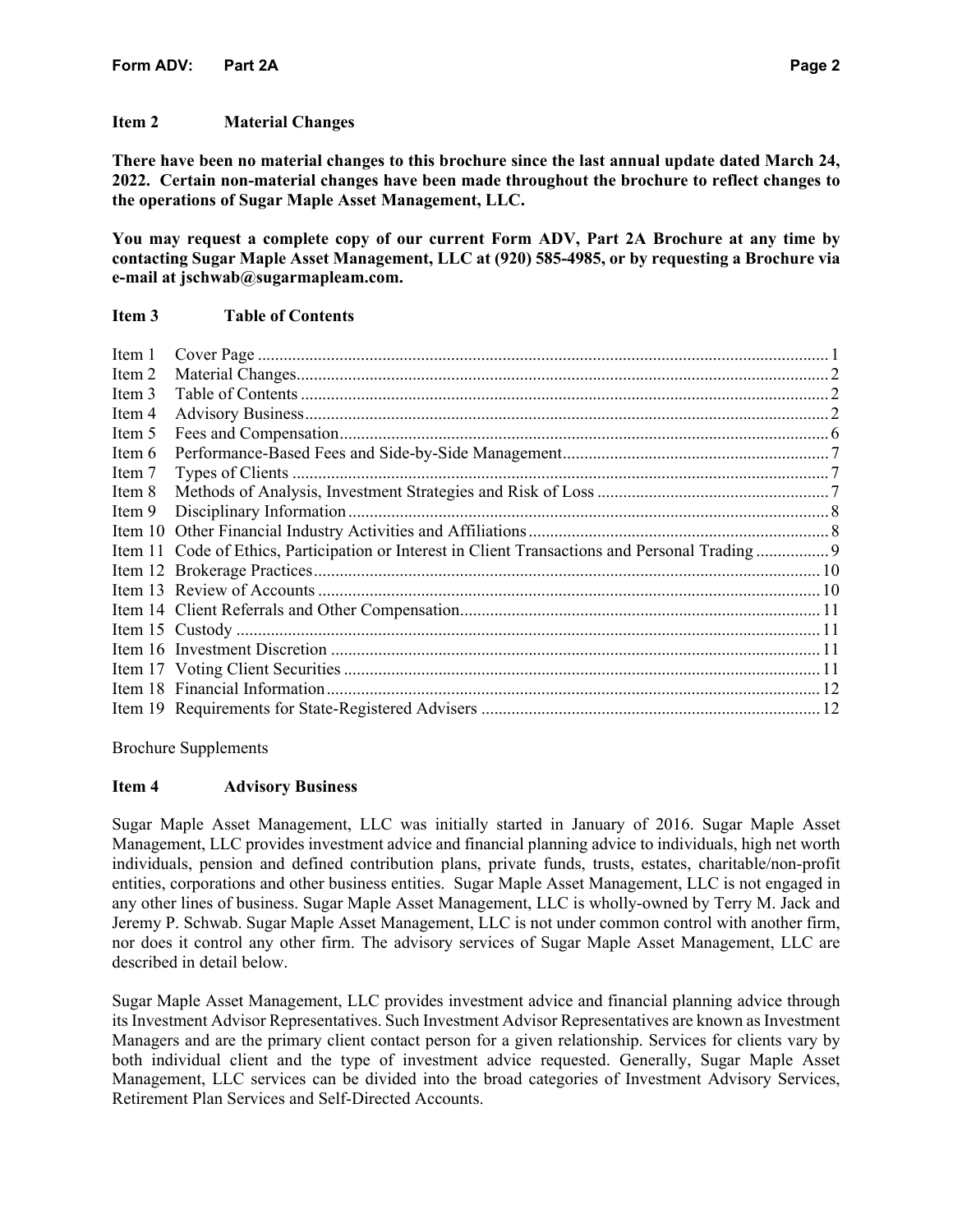### **Investment Advisory Services**

Sugar Maple Asset Management, LLC provides Investment Advisory Services which involve giving continuous advice to a client and making investments for a client based on the individual needs of the client. Through personal discussions in which goals and objectives based on a client's particular circumstances are established, Sugar Maple Asset Management, LLC develops an Investment Policy Statement (IPS) for the client and will manage advisory accounts on a discretionary basis. Sugar Maple Asset Management also provides investment management to outside entities such as private funds, banks and businesses.

Sugar Maple Asset Management, LLC will create a portfolio consisting of one or more of the following investments: individual stocks, bonds, mutual funds, exchange traded funds, exchange traded notes and other investment vehicles. Sugar Maple Asset Management, LLC will allocate the client's assets among various investments taking into consideration the overall risk tolerance outlined by the client. The investment vehicles will be selected on the basis of any or all of the following criteria: the performance history; investment cost structure, tax considerations, management stability, the industry sector allocation; market capitalization; mutual fund investment style; mutual fund consistency of return (standard deviation); and risk/volatility among other investment criteria that may be investment vehicle specific. Portfolio weighting will be determined by each client's individual needs and circumstances including cash flow needs; investment time horizon; Investment Policy Statement and risk tolerance.

Clients have the opportunity to place reasonable restrictions or constraints on the way their accounts are managed and retain the right to modify Account restrictions at any time by providing written notice of such changes to Sugar Maple Asset Management, LLC. Clients will retain individual ownership of all securities.

As a general rule, Sugar Maple Asset Management, LLC believes that investing is most successful when investors take a longer-term view defined as at least 5-7 years for more volatile investments such as stocks. Therefore, clients should not expect frequent investment changes in the portfolio; particularly in periods of extreme stock market volatility. Most investment changes will be made as a result of the following conditions: investment allocations that deviate from the clients signed Investment Policy Statement; macro trends in the investment environment; investment vehicles that stray from original investment expectations; fundamental changes in investment vehicle structure such as changing expense structure in a mutual fund, etc.

Investments are not held by Sugar Maple Asset Management, LLC. Instead, all investments managed by Sugar Maple Asset Management, LLC and will be held at the brokerage firm ("Custodian") through which transactions are placed. Sugar Maple Asset Management, LLC will most often utilize the services of Fidelity Investments (holder of the assets).

Sugar Maple Asset Management, LLC does not assure or guarantee the results of its Investment Advisory Services; thus, losses can occur from following Sugar Maple Asset Management, LLC advice pertaining to any investment or investment approach, including using conservative investment strategies.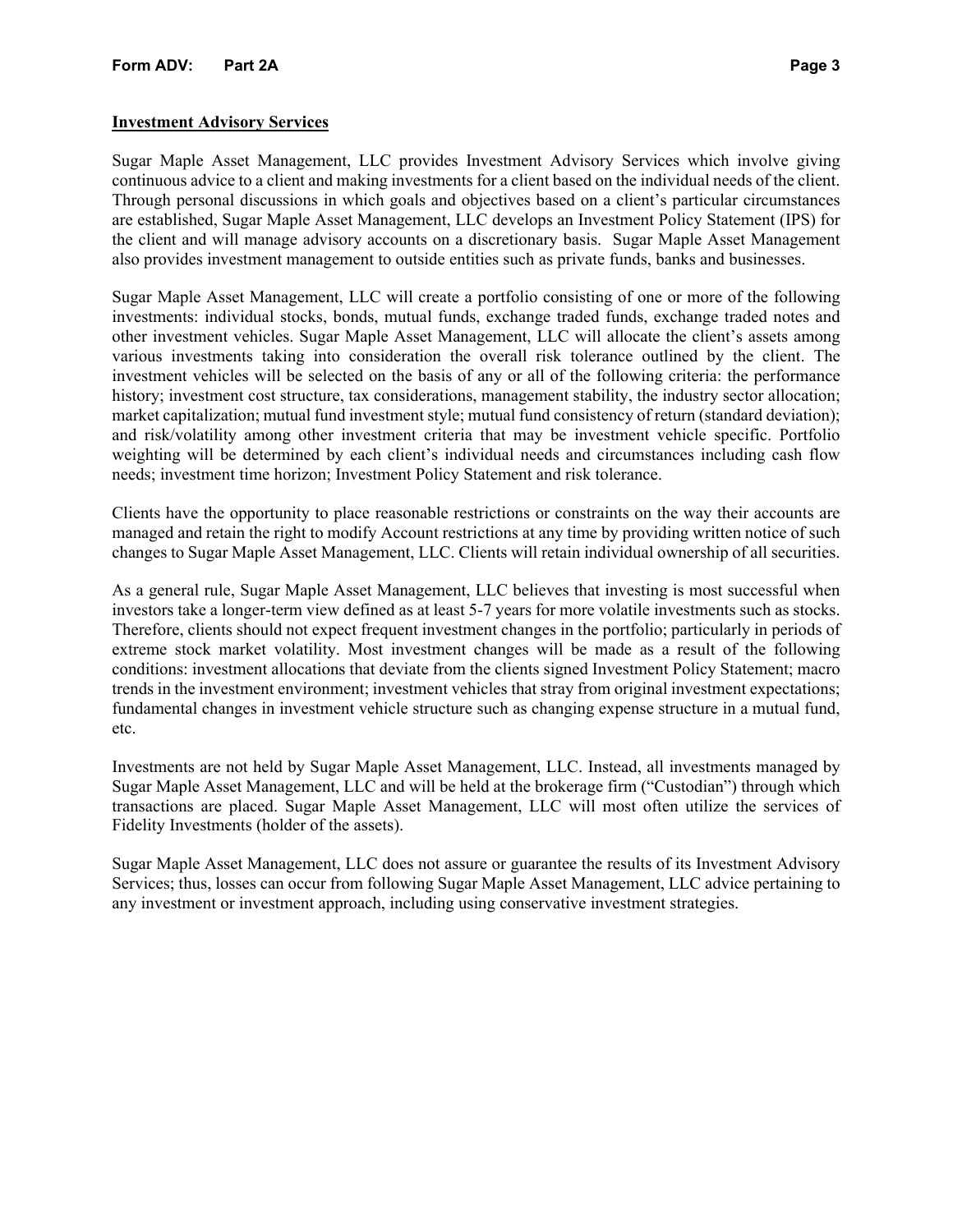# Use of Sub-Advisors

Sugar Maple Asset Management, LLC may recommend the use of independent investment advisors ("Sub-Advisors") to manage all or a portion of investments within a client's Account. Clients may be required to enter into a separate investment management agreement with a Sub-Advisor for services provided by a Sub-Advisor. Each Sub-Advisor is granted discretion by the client to buy and sell securities for the client's Account. Clients are encouraged to carefully review each Sub Advisor's Form ADV disclosure brochure for service level, fee, conflicts, and professional background information applicable to each Sub-Advisor's staff before entering into the agreement.

It is important to note that even though certain Sub-Advisors may have achieved higher performance returns than others, they may not be recommended to a client by Sugar Maple Asset Management, LLC due to the influence of other factors, including the nature of a Sub- Advisor's investment style and time under which securities were managed to produce returns and other factors. Thus, Sugar Maple Asset Management, LLC may decide to select Sub- Advisors from a limited pool of firms based on objectives, manager experience, familiarity, costs, and performance, among other criteria.

Thus, as indicated above, each client grants each Sub-Advisor limited discretionary trading authority so the Sub-Advisor can place transaction orders at will for a client's account. Each client has the opportunity to instruct the Sub-Advisor about investment restrictions the client would like followed during the management of the client's account. There is no restriction on a client contacting the Sub-Advisor directly to discuss portfolio issues. Each client's account is managed individually by a Sub-Advisor and is separate from other accounts managed by the Sub-Advisor. Each client receives a confirmation for each securities transaction placed by the Sub-Advisor and periodic custodian Account statements. The Client can terminate the relationship with the Sub-Advisor at any time in accordance with the separate Investment Management Agreement signed with the Sub- Advisor.

Sugar Maple Asset Management, LLC also provides periodic assistance in evaluating the Sub- Advisor's performance and, if necessary, recommends replacement of a Sub-Advisor when it is deemed necessary. Sugar Maple Asset Management, LLC generally does not recommend the replacement of a Sub-Advisor based on short-term performance. In the event there is significant change in the Sub-Advisor's investment philosophy, loss of significant investment management personnel or a change in ownership, Sugar Maple Asset Management, LLC will re-evaluate the Sub-Advisor to determine whether the Sub-Advisor's services or performance have changed and whether to recommend a Sub- Advisor change to a client.

# **Retirement Plan Services**

Sugar Maple Asset Management, LLC provides the following service(s) to a client's retirement plan ("Plan") account.

1. Assist each client with the development of an Investment Policy Statement ("IPS"), along with investment guidelines and restrictions. Clients agree to notify Sugar Maple Asset Management, LLC promptly of any change in such guidelines or restrictions that might affect the IPS. Clients also agree to provide additional information as Sugar Maple Asset Management, LLC may reasonably request from time to time to assist it in advising client;

2. Provide the other services described in the IPS (if IPS is requested by employer);

3. Identify specific investment options within each asset category. If Sugar Maple Asset Management, LLC has been granted discretionary fiduciary authority, it will select money managers in each asset category in accordance with the IPS (if an IPS is requested by the employer). At no time will Sugar Maple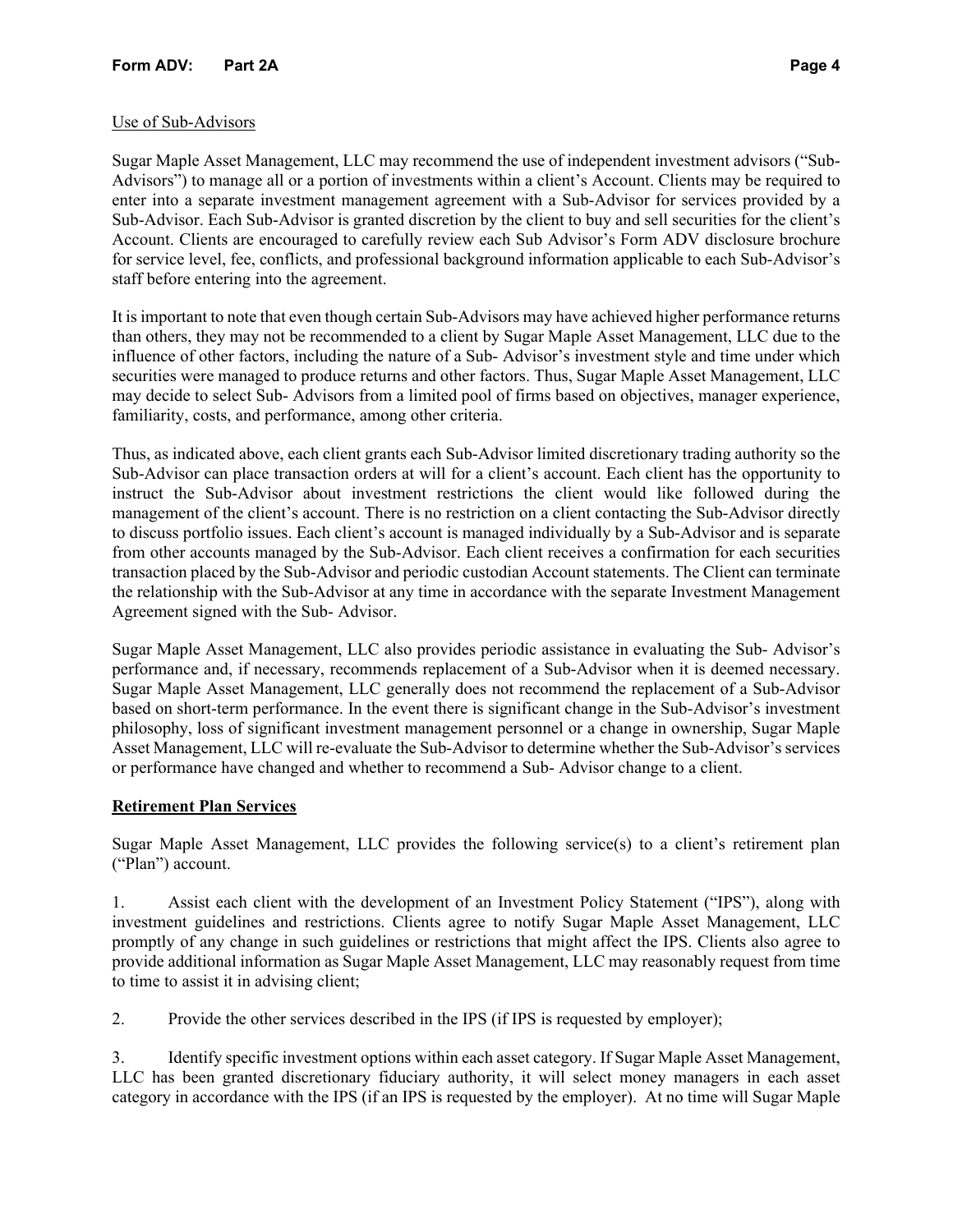Asset Management ever act as an ERISA 3(38) Fiduciary. Sugar Maple Asset Management, LLC is acting as a non-discretionary co-fiduciary, the firm provides investment recommendations to the client for selection by the client or a named fiduciary described in ERISA Section 405 (identified in the Plan and Trust documents or appointed pursuant to procedures outlined in the Plan documents);

4. Monitor and report the performance of all selected investment choices;

5. Recommend changes to the investment portfolio and, if discretionary services are being provided, effect purchases and sales as it deems appropriate; and

6. Review periodically the suitability of the Plan investments.

The following additional services will be provided upon request by the client and may be subject to additional fees:

- 1. Conduct periodic participant education and plan-related meetings (live or web);
- 2. Assist with provider review and searches, negotiation of fees; and
- 3. Other services mutually agreed upon by Sugar Maple Asset Management, LLC and the client.

Plan clients are free to contact their Advisor Representative at any time, and to place restrictions on the types of securities Sugar Maple Asset Management, LLC may recommend for use by the Plan.

Sugar Maple Asset Management, LLC does not offer any service that guarantees a gain, or that a loss will not occur. All clients assume the risk that investment returns may be negative or below the rates of return achieved by other investment managers, market indices, or specific investments.

Investment Advisory accounts includes all accounts except those where individual 401(k) plan participants direct the investment of their balances or clients ask for a personal non-managed account. These nonmanaged accounts are known as self-directed accounts.

### **Self-Directed Accounts**

Self-Directed Accounts include all non-managed personal accounts and qualified retirement plans where individual 401(k) plan participants direct the investment of their balances. The following steps are taken with these types of clients:

- 1. Initial Establishment Sugar Maple Asset Management, LLC works with the individual to estimate a risk profile that the investor is trying to achieve. Or in the case of a retirement plan sponsor works to determine a written Investment Policy for the plan. This Policy will usually include the types of investments to be offered to individuals/participants and other investment criteria. The objective of Sugar Maple Asset Management, LLC is to offer individuals/ participants a broad array of investment options with varying degrees of risk.
- 2. Individual/Participant Interaction Sugar Maple Asset Management, LLC works with the plan sponsor or individual investor to determine if investment goals are being realized. Although investment decisions are being made by the individual investor or the plan participant Sugar Maple Asset Management, LLC will be available for guidance.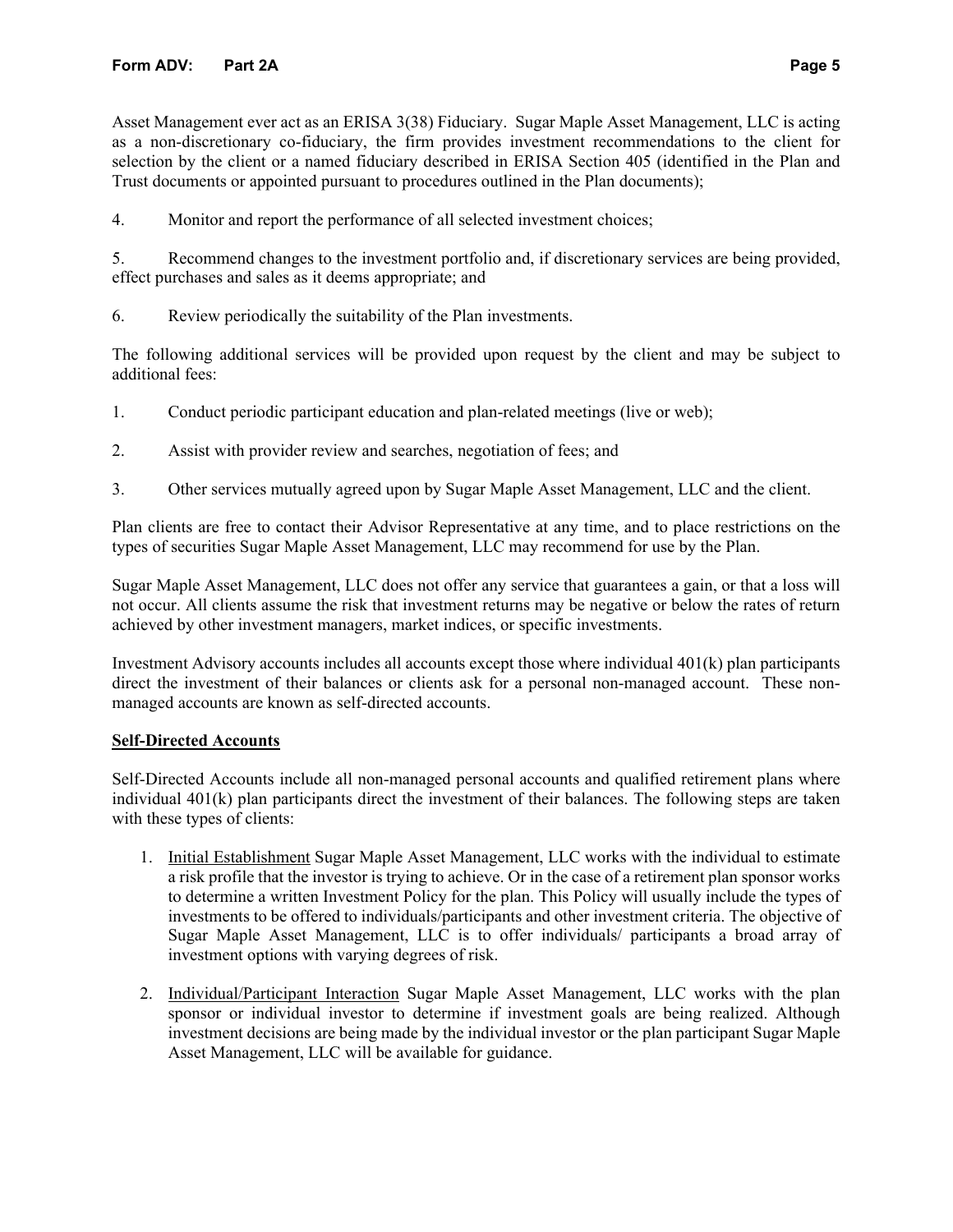3. Periodic Review At least annually, Sugar Maple Asset Management, LLC will make itself available for review of the account with the individual participant. Based upon such evaluation, Sugar Maple Asset Management, LLC may open a discussion with either the plan sponsor or the individual investor based on that review. As these accounts are in fact self-directed, the criteria used to suggest changes will be at a lower level than with a fully directed account and will be made on an individual case basis.

# **Private Fund**

Sugar Maple Asset Management manages the assets of a private hedge fund called the CAVU Private Opportunity Fund, LLC (the "Private Fund"), that is available to certain qualified investors. The managing member of the Private Fund, CAVU Capital Partners, LLC ("Managing Member"), is under common control with Sugar Maple, and is therefore an affiliate of Sugar Maple. More information regarding the Private Fund, including, among other things, information regarding its investment program, risks and conflicts of interest, and fees, is available upon request.

### **Newsletter**

Sugar Maple Asset Management creates a quarterly newsletter that is available for subscription. The newsletter's intended audience is investment professionals in connection with managing client portfolios. The newsletter includes Sugar Maple Asset Management's capital market expectations, strategic asset allocation models and tactical investment ideas. The newsletter should not be considered direct investment advice for individuals and is intended to be a resource for banks, Registered Investment Advisors and Registered Representatives.

### **Assets Under Management**

As of December 31, 2021, Sugar Maple Asset Management managed \$186 million in assets on a discretionary basis and \$7.5 million on a non-discretionary basis.

### **Item 5 Fees and Compensation**

Sugar Maple Asset Management, LLC is generally compensated as a percentage of client assets for which it provides investment advice. An individual client's Investment Advisory Fee is established in the Investment Advisory Agreement with Sugar Maple Asset Management, LLC. Under some circumstances Sugar Maple Asset Management, LLC will charge an hourly or flat fee. Listed below is the current Sugar Maple Asset Management, LLC fee schedule.

**Investment Advisory Fee Schedule** All fully managed discretionary accounts shall be subject to the following schedule based upon the market value of assets in the account.

Investment Advisory Services Annual Fees for Assets Under Management:

| <b>Account Size</b>             | Maximum Annual Fee |
|---------------------------------|--------------------|
| \$0 to \$500,000                | 1.00%              |
| next \$500,001 - \$1,000,000    | 0.80%              |
| next \$1,000,001 - \$3,000,000  | $0.70\%$           |
| next \$3,000,001 - \$10,000,000 | 0.65%              |
| Over \$10,000,000               | negotiable         |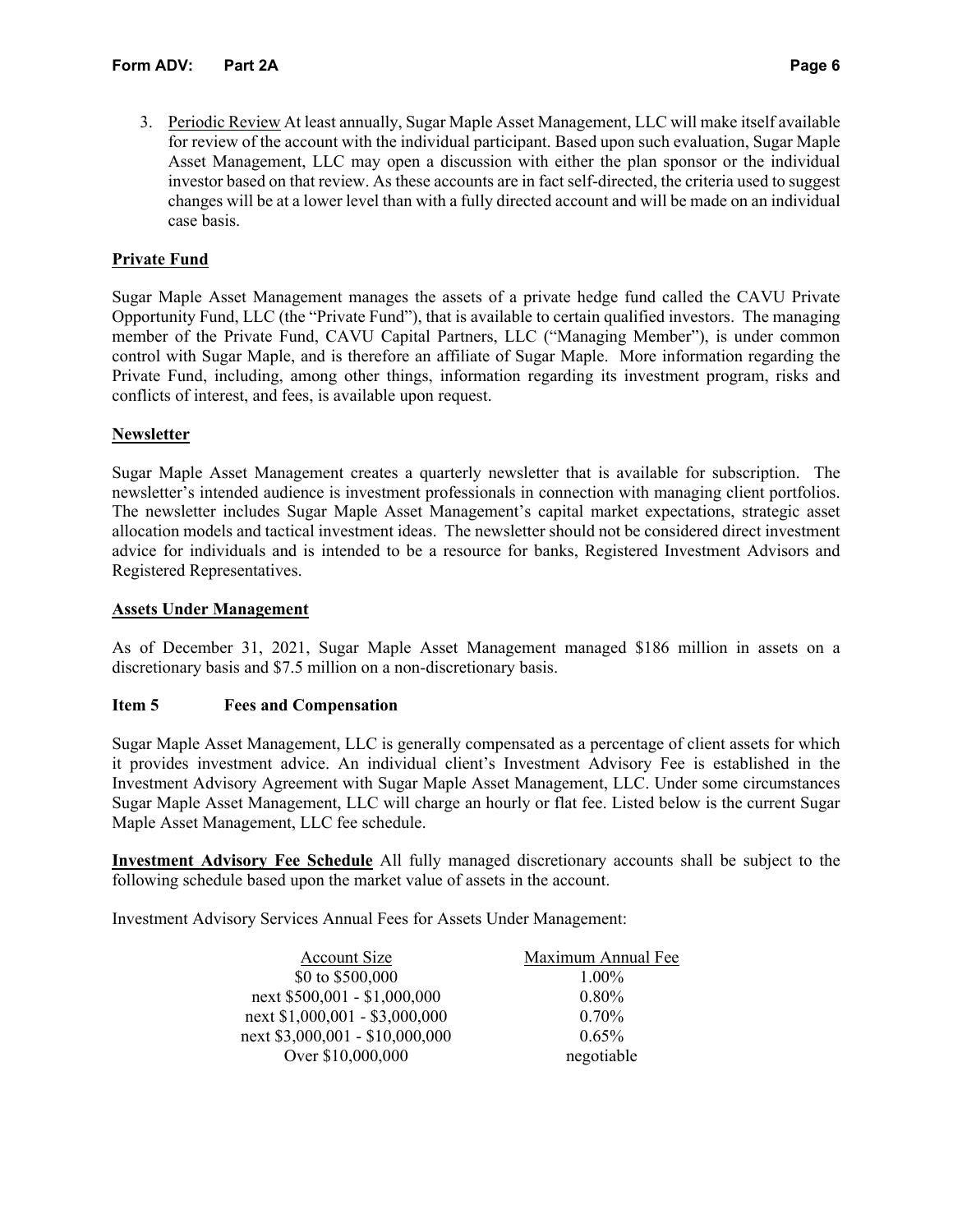# **Form ADV: Part 2A Page 7**

Additionally, a discretionary, irrevocable trust investment management fee of up to 0.40% may be charged.

Sugar Maple Asset Management, LLC may pass along fees related to overnighting checks to clients.

Mutual fund companies automatically deduct an investment advisory fee from fund assets. If you choose to invest with Sugar Maple Asset Management, LLC, a fee will be paid to both the mutual fund company and Sugar Maple Asset Management, LLC.

Fees are taken in arrears and on a quarterly basis. The annual rate listed above is applied to quarter- end account balances then divided by 4. Each quarterly fee will be deducted directly from your account unless other arrangements are made in advance. Sugar Maple Asset Management, LLC, may combine the market value of related accounts for fee calculation purposes.

### **Consulting Fees/Financial Planning Fees/Newsletter Fees**

Special arrangements can be made for non-standard services such as financial planning or consulting on a non-managed portfolio on an hourly basis. Fees for such service can be on an hourly basis (ranging from \$50 to \$250 per hour depending upon staff involvement) or, on a pre-arranged stated fee basis. An estimate of these special fee arrangements is available upon request.

Mutual funds and exchange traded funds automatically deduct an investment advisory fee from the fund. Your account may be invested in mutual funds or exchange traded funds and it will pay both a direct advisory fee to Sugar Maple Asset Management, LLC and an indirect fee to the mutual fund or exchange traded fund.

A subscription to Sugar Maple Asset Management's newsletter is \$10,000 a year.

### **Item 6 Performance-Based Fees and Side-by-Side Management**

Sugar Maple Asset Management, LLC charges a performance-based fee to one client, the Private Fund. The Managing Member of the Private Fund hires Sugar Maple Asset Management, LLC to manage the Private Fund's assets. A conflict of interest exists for Sugar Maple Asset Management to give this account preferential treatment due to this incentive-based compensation.

### **Item 7 Types of Clients**

Sugar Maple Asset Management, LLC provides investment advice to high net worth individuals, pension and defined contribution plans, private funds, trusts, estates, charitable/non-profit entities, corporations and other business entities.

Although Sugar Maple Asset Management, LLC does not generally impose a minimum relationship size for providing its services, Sugar Maple Asset Management, LLC representatives may negotiate a minimum fee for all services.

### **Item 8 Methods of Analysis, Investment Strategies and Risk of Loss**

Sugar Maple Asset Management, LLC believes that each client's investment strategy should be based upon long-term historical data and the relationship between various asset categories. The main investment categories utilized are stocks and bonds. To a lesser extent, other categories may be utilized. Sugar Maple Asset Management, LLC believes that long- term client investment returns will be determined primarily upon asset allocation between the above general categories. Sugar Maple Asset Management, LLC does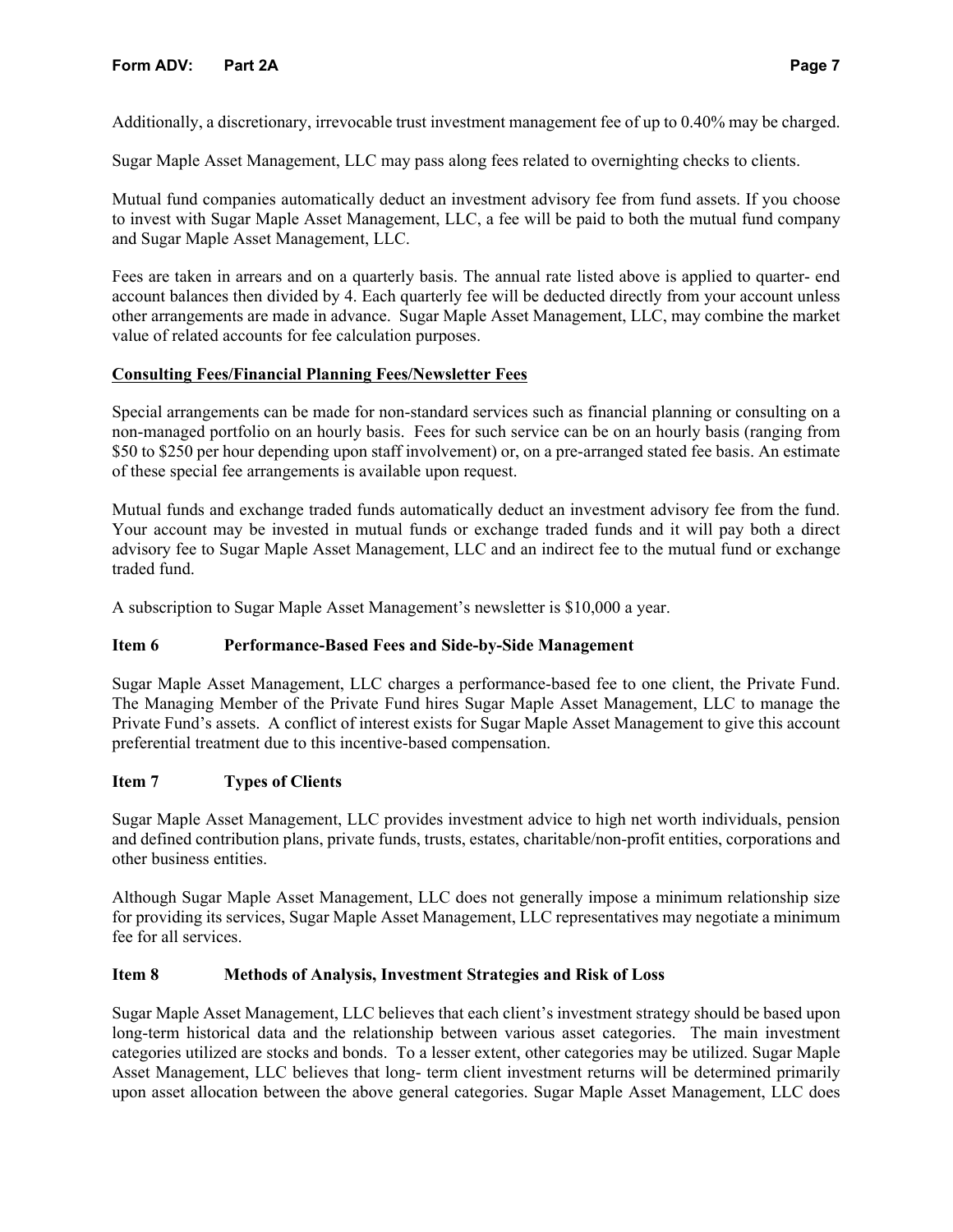# **Form ADV: Part 2A Page 8**

not attempt to perform market timing when buying or selling investments but will consider current market conditions when buying or selling securities.

Sugar Maple Asset Management, LLC will only recommend publicly traded securities. If a client directs, Sugar Maple Asset Management, LLC will ask one of its custodians to hold non-public securities, however, Sugar Maple Asset Management, LLC will not make recommendations regarding such securities and will only hold such securities at the client's direction.

The primary criteria for evaluating securities is based upon our fundamental analysis and the opinion of various national organizations engaged in the business of security evaluation. In gathering data for this fundamental analysis, Sugar Maple Asset Management, LLC will utilize reports prepared by third party entities whose primary business line is security evaluation. In addition, we will utilize newspapers, investment analysis services, company publications, prospectuses, annual reports, and other such public information. While we believe this investment approach will produce satisfactory long-term results, there is a risk of loss of part or all of a client's principal and there is no guarantee that results will match market indices or historical returns.

Investment strategies contain various risks, such as, but are not limited to: inflation, reinvestment, interest rate, exchange rate, business, financial, default, political, liquidity and tax risks. The private fund may have additional risks; please see the Private Fund's offering materials for a description.

# **Item 9 Disciplinary Information**

Sugar Maple Asset Management, LLC are required to disclose any legal or disciplinary events that are material to your evaluation of Sugar Maple Asset Management, LLC, or the integrity of Sugar Maple Asset Management, LLC management. Sugar Maple Asset Management, LLC has no legal or disciplinary events to disclose.

# **Item 10 Other Financial Industry Activities and Affiliations**

Sugar Maple Asset Management, LLC is 100% owned by Terry M. Jack and Jeremy P. Schwab.

Mr. Jack is a part-time employee of Fortifi Bank of Green Bay, Wisconsin. Mr. Jack's title is Wealth Liaison. He works no more than four hours a week for Fortifi Bank, generally during normal business hours where he qualifies referrals to Sugar Maple Asset Management on behalf of the bank. If these referrals are deemed to be qualified and passed on to Sugar Maple Asset Management, a revenue sharing agreement between Sugar Maple Asset Management and Fortifi Bank is in place. Under this arrangement, Fortifi Bank receives a fixed percentage of fee revenue based upon asset management for their clients as long as they remain working with Sugar Maple Asset Management. This revenue sharing agreement could be deemed as a potential conflict of interest. All clients referred to Sugar Maple Asset Management by Fortifi Bank are given a Potential Conflict of Interest Disclosure Statement highlighting the arrangement. None of the revenue sharing fees paid to Fortifi Bank are shared with Mr. Jack, directly or indirectly.

Mr. Schwab is licensed to offer insurance products. Mr. Schwab may offer these products to clients of Sugar Maple Asset Management through Fidelity brokerage services.

Messrs. Jack and Schwab are majority owners of the Managing Member of the Private Fund. Sugar Maple Asset manages assets for the Private Fund.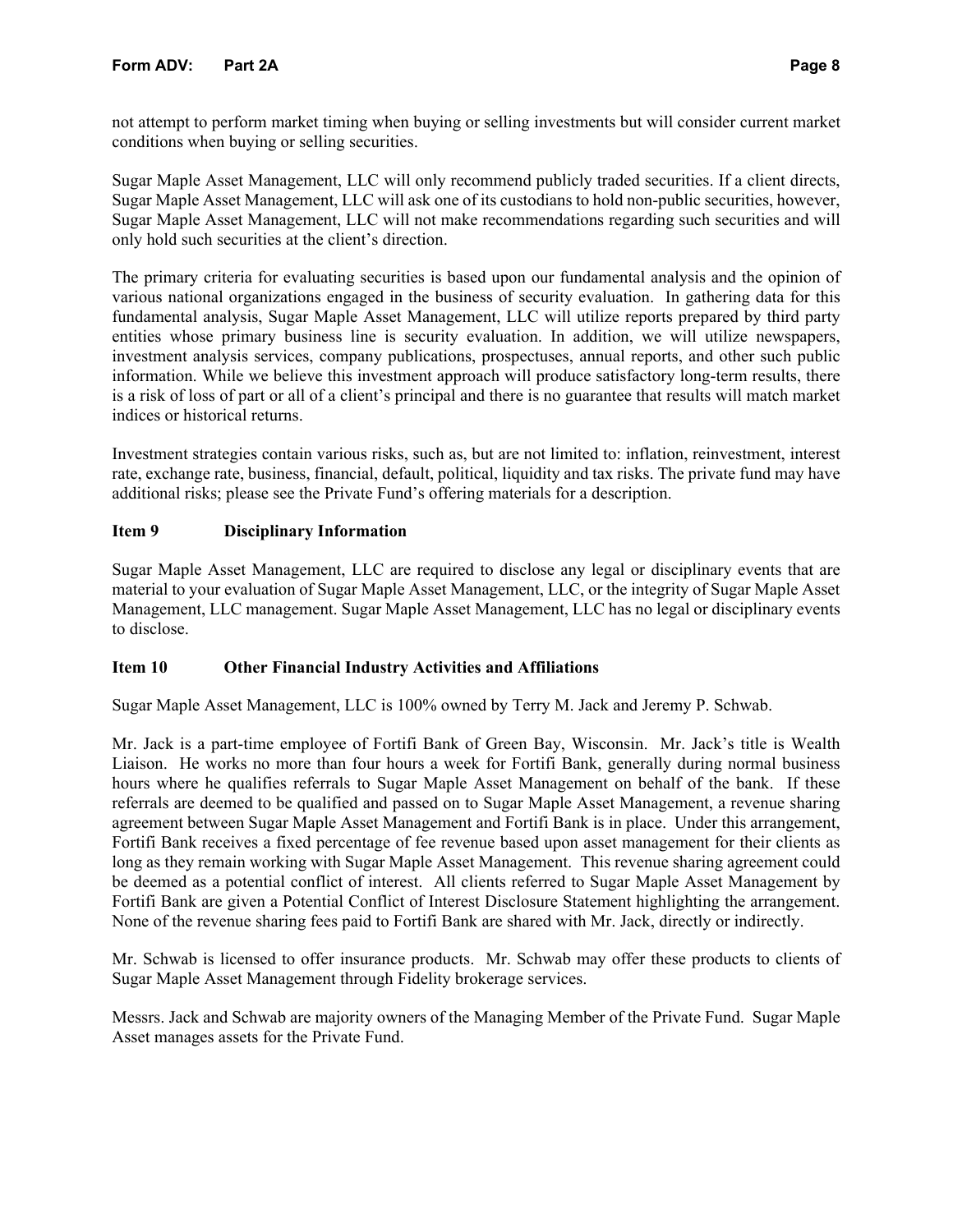### **Item 11 Code of Ethics, Participation or Interest in Client Transactions and Personal Trading**

Sugar Maple Asset Management, LLC maintains a Code of Ethics Policy that outlines a standard of conduct to be upheld by employees. The code requires employees to act in a fiduciary manner in all client dealings. It requires honesty and the client's best interest in all transactions.

Sugar Maple Asset Management, LLC does not allow related persons or entities to buy or sell securities to or from client accounts.

Within 10 days following the end of each calendar quarter, each Investment Advisor Representative shall report to the Sugar Maple Asset Management, LLC Chief Compliance Officer, all security transactions in an account where the employee has direct or indirect control. Transaction information should include: security name, date, buy or sell, number of shares, price and broker utilized. Such trades are reviewed against similar trades made in client accounts to determine that such trades were made in a manner as to not affect market prices paid by clients.

Sugar Maple Asset Management, LLC also maintains a Personal Trading Policy that governs the personal securities trading of Sugar Maple Asset Management, LLC employees, who are permitted, under certain conditions, to buy and sell securities that Sugar Maple Asset Management, LLC also recommends to clients. Sugar Maple Asset Management, LLC employees who have access to non-public information regarding any client purchase or sale of securities, portfolio holdings, or recommendations are required to periodically report personal securities transactions and holdings to Sugar Maple Asset Management, LLC Chief Compliance Officer. Employees who have access to non-public information regarding client transactions or portfolio holdings are expected to purchase or sell a security for their personal accounts only after client trading of that same security has been completed in the client's Account if the security trades on relatively low volume; most securities traded will have relatively large volume and will not be moved by trading volume created by Sugar Maple Asset Management. The CCO will review all trades by employees at quarter-end to ensure this policy is working.

The Code of Ethics also includes provisions relating to maintaining the confidentiality of client information, a prohibition on trading on inside information, a prohibition of rumor mongering, restrictions on the acceptance of significant gifts and the reporting of certain gifts and business entertainment items, and personal securities trading procedures, among other things. All supervised persons at Sugar Maple Asset Management, LLC must acknowledge reviewing the current Code of Ethics annually. Sugar Maple Asset Management, LLC maintains a Gifts and Entertainment Policy, whereby employees are generally prohibited from receiving (or giving) any gift, gratuity, hospitality or other offering of more than de minimus value, defined as \$100 annually, from (to) any person or entity doing business with the firm. This prohibition generally excludes items or events where the employee has reason to believe there is a legitimate business purpose, such as a dinner or a sporting event, of reasonable value and frequency, where a representative of the company providing the business entertainment is present. Sugar Maple Asset Management, LLC values its relationships with clients and others doing business with the firm, including sub-advisors Sugar Maple Asset Management, LLC recommends to its clients. These relationships may result in periodic gifts provided or received by Sugar Maple Asset Management, LLC employees in the ordinary course of business. As a practical matter, it would be difficult to establish working relationships with clients and others without periodic gifts being exchanged. While the acceptance of any gift by a Sugar Maple Asset Management, LLC employee may be viewed as a conflict, the Gifts and Entertainment Policy is designed to provide reasonable assurance that gifts received are not of a material nature to impact a Sugar Maple Asset Management, LLC employee's judgment in working with clients and others doing business with the firm.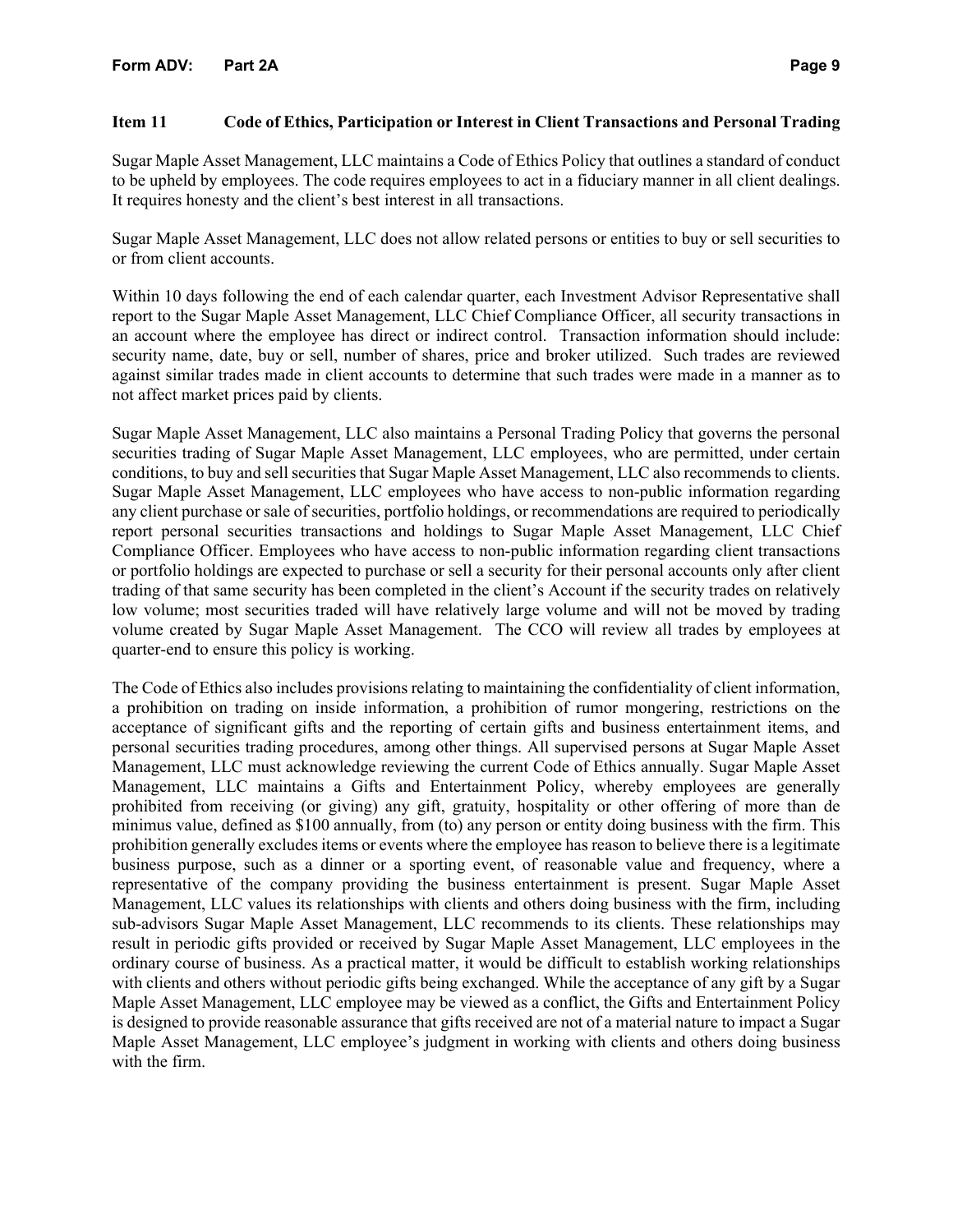In addition to the Sugar Maple Asset Management, LLC Code of Ethics Policy, Investment Managers who hold professional designations (i.e. CFP, CTFA and/or CFA) are also required to follow the code of ethics for those organizations.

There is the potential for a conflict of interest for clients based upon investments placed within the Private Fund. Due to the performance-based compensation of the Private Fund, there may be a motivation to preserve best-ideas for the Private Fund, and not other clients of the firm.

# **Item 12 Brokerage Practices**

Sugar Maple Asset Management, LLC recommends custodians and/or broker dealers for its clients. These recommendations are based upon past experience with the entity, execution of transactions, commission schedules, administrative ease of operation, and services provided.

Sugar Maple Asset Management, LLC does not have any contracts in place that require minimum numbers of trades, dollar amounts, or other such business requirements with custodians. As part of each Custodian's program, Sugar Maple Asset Management, LLC receives benefits that it would not receive if it did not offer investment advice using the Custodians. These benefits include the following products and services, provided to Sugar Maple Asset Management, LLC without cost or at a discount: duplicate client statements and confirmations, access to a trading desk serving Representatives, access to block trading (which provides the ability to aggregate securities transactions for execution and then allocate the appropriate shares directly to or from client accounts), the ability to have advisory fees deducted directly from client accounts, access to an electronic communications network for client order entry and account information, and access to mutual funds with no transaction fees. Some of these products and services made available by the Custodians benefit Sugar Maple Asset Management, LLC, but may not benefit its clients.

Clients should be aware that the receipt of economic benefits by Sugar Maple Asset Management, LLC described above, in and of itself, creates a potential conflict of interest and may directly or indirectly influence Sugar Maple Asset Management, LLC recommendations for those custodians for custody and brokerage service.

Thus, the receipt of these services creates an incentive and conflict of interest for Sugar Maple Asset Management, LLC when it recommends any Custodian's services.

# **Item 13 Review of Accounts**

Sugar Maple Asset Management, LLC has a formal review process whereby accounts are reviewed by Sugar Maple Asset Management, LLC on at least an annual basis. The client's current investments and account allocation are compared to the client's Investment Policy Statement. Sugar Maple Asset Management, LLC may recommend changes to the portfolio based upon its review.

Clients receive monthly or quarterly statements from their custodian. These statements show current holdings, activity in account, beginning and ending account values along with changes in account values. In addition to custodian provided statements, some clients may receive periodic statements produced by Sugar Maple Asset Management, LLC which may include a rate of return calculation.

Investors in the Private Fund will receive monthly statements, on-line access to their investment and audited annual financial statements.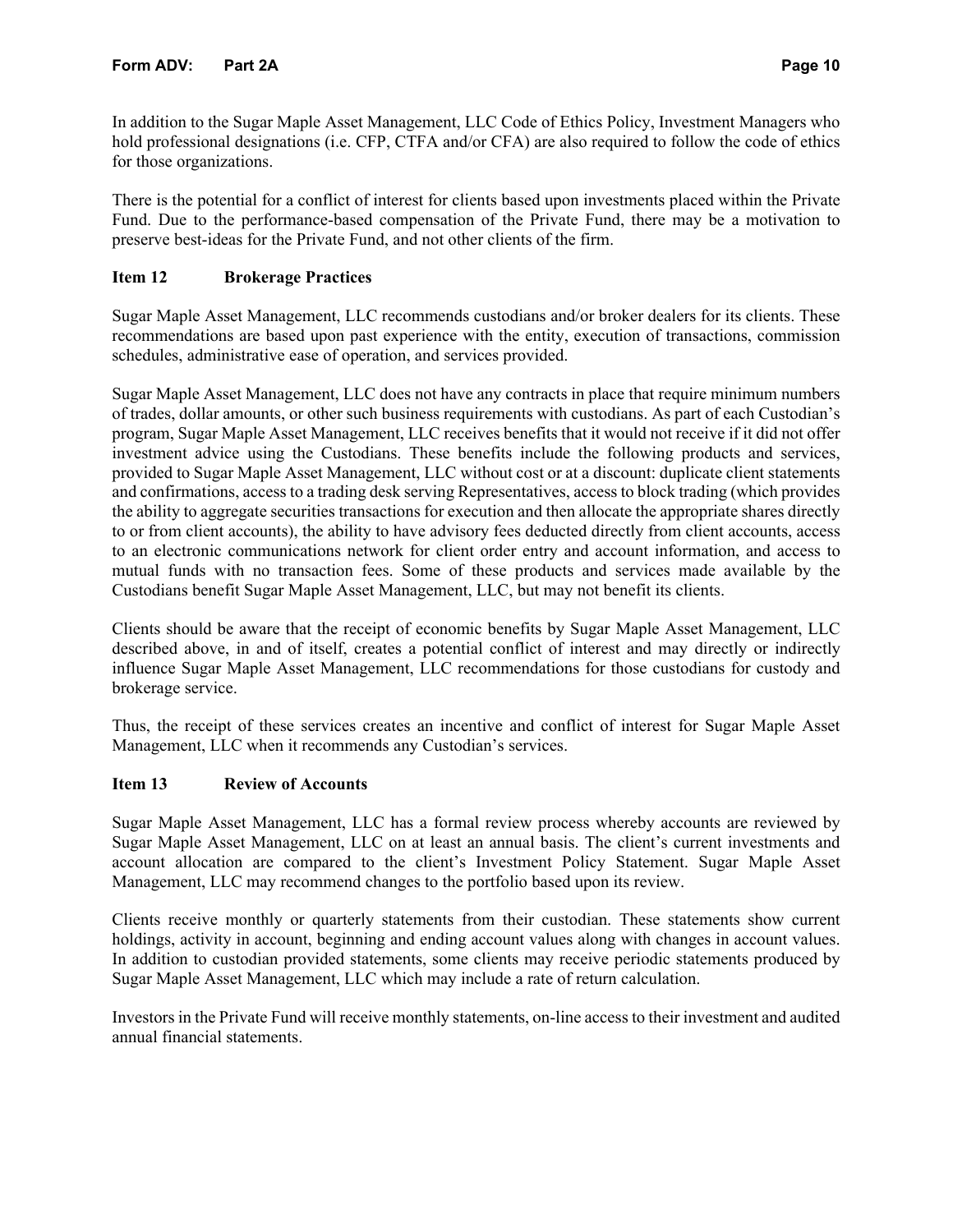# **Item 14 Client Referrals and Other Compensation**

Sugar Maple Asset Management, LLC may receive referrals from many sources including existing clients and other service professionals. These referrals are made without compensation to the source, except for the Fortifi arrangement mentioned above.

# **Item 15 Custody**

Sugar Maple Asset Management, LLC does not take possession of your assets, rather they are held by a custodian. The custodian will send you either monthly or quarterly statements in paper or electronic form. Sugar Maple Asset Management, LLC urges clients to carefully review such statements and compare such custodial records to the account statements that Sugar Maple Asset Management, LLC may provide to clients. Our statements may vary from custodial statements based on accounting procedures, reporting dates, or valuation methodologies of certain securities, but these variations should be de minimus.

With respect to the Private Fund, because an affiliate of Sugar Maple is the Managing Member of the fund, Sugar Maple is deemed to have constructive custody of the fund's assets. For this reason, investors in the Private Fund will receive audited annual financial statements in addition to the other periodic reports described in Item 13.

# **Item 16 Investment Discretion**

The Investment Advisory Agreement with Sugar Maple Asset Management, LLC gives Sugar Maple Asset Management, LLC the ability to buy and sell securities in the client's account without first consulting the client called discretionary authority. In exercising its investment discretion with client accounts, Sugar Maple Asset Management, LLC takes into consideration the client's written investment objective and how such security purchases and sales will help the client meet his/her Investment Policy Statement.

Under circumstances agreed to by the client and Sugar Maple Asset Management, LLC, the client may request that Sugar Maple Asset Management, LLC purchase, sell or hold certain securities directed by the client in a non-managed account. If these accounts are within sound investment principles with investments available through the elected custodian, Sugar Maple Asset Management, LLC will try to honor such requests. These non-managed/directed accounts are not the norm but, are available by prearranged agreement only.

# **Item 17 Voting Client Securities**

Unless the client requests in writing that Sugar Maple Asset Management, LLC vote company proxies, Sugar Maple Asset Management, LLC will have no obligation or authority to vote in proxy matters. If the client delegates voting authority to Sugar Maple Asset Management, LLC, the voting policy of Sugar Maple Asset Management, LLC will be to vote with management's and Board of Directors' recommendations unless such recommendations are determined to reduce long term shareholder value. Sugar Maple Asset Management, LLC also generally votes against expansion of a Board of Director's power, unless Sugar Maple Asset Management, LLC determines such expanded power will benefit shareholders of the company. In general, when Sugar Maple Asset Management, LLC believes the company's management is acting in a manner inconsistent with its clients' best interests, Sugar Maple Asset Management, LLC shall vote against management's recommendations.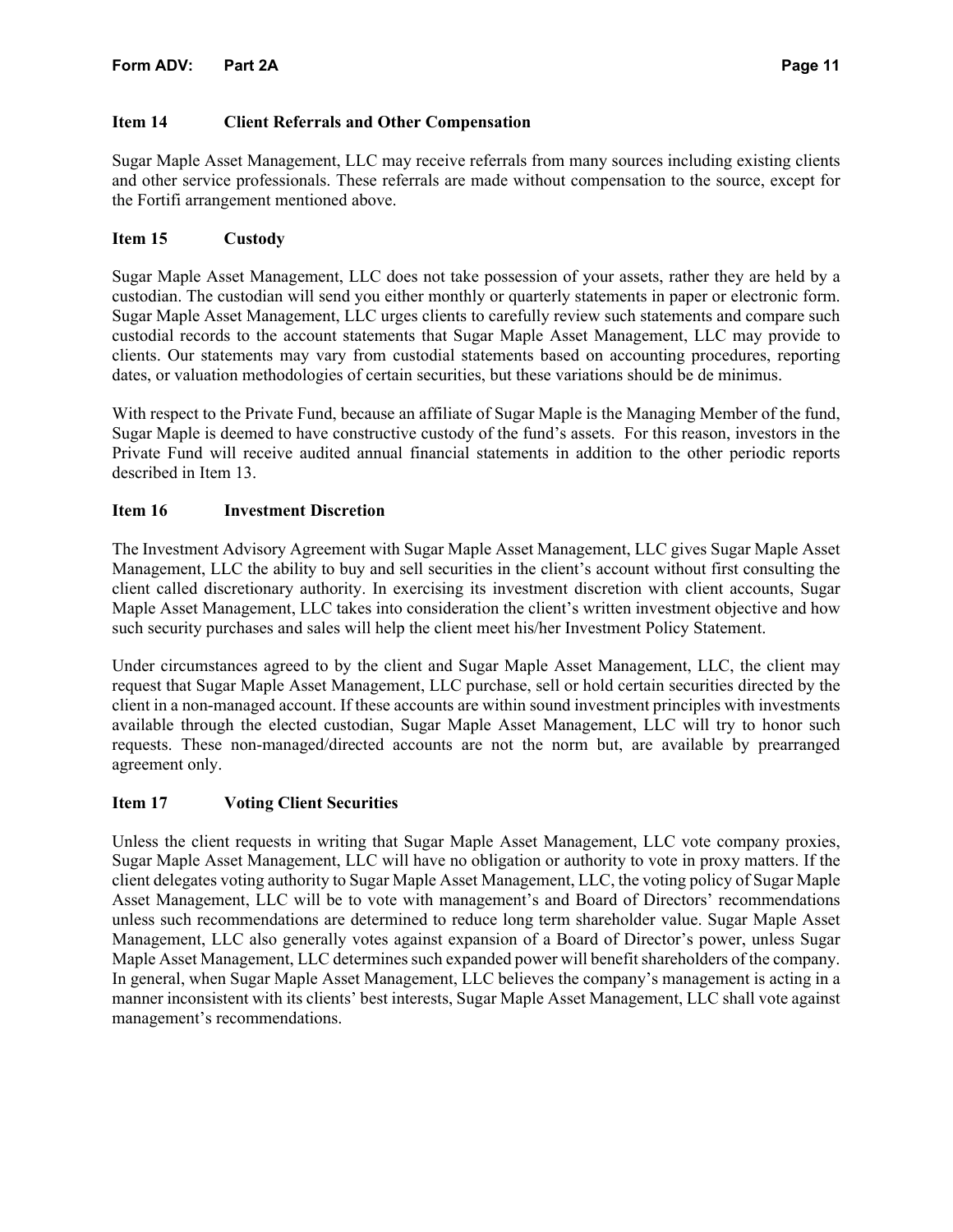### **Item 18 Financial Information**

Sugar Maple Asset Management, LLC does not require prepayment of fees nor has it been the subject of bankruptcy proceedings and therefore has no financial disclosures to list.

# **Item 19 Requirements for State-Registered Advisers**

Jeremy Schwab is President of Sugar Maple Asset Management and Terry Jack in the Chief Investment Officer of Sugar Maple Asset Management. Both have adequate education and business backgrounds as specifically described in the supplements to this ADV. Both receive a salary and potentially performance based compensation through the Private Fund.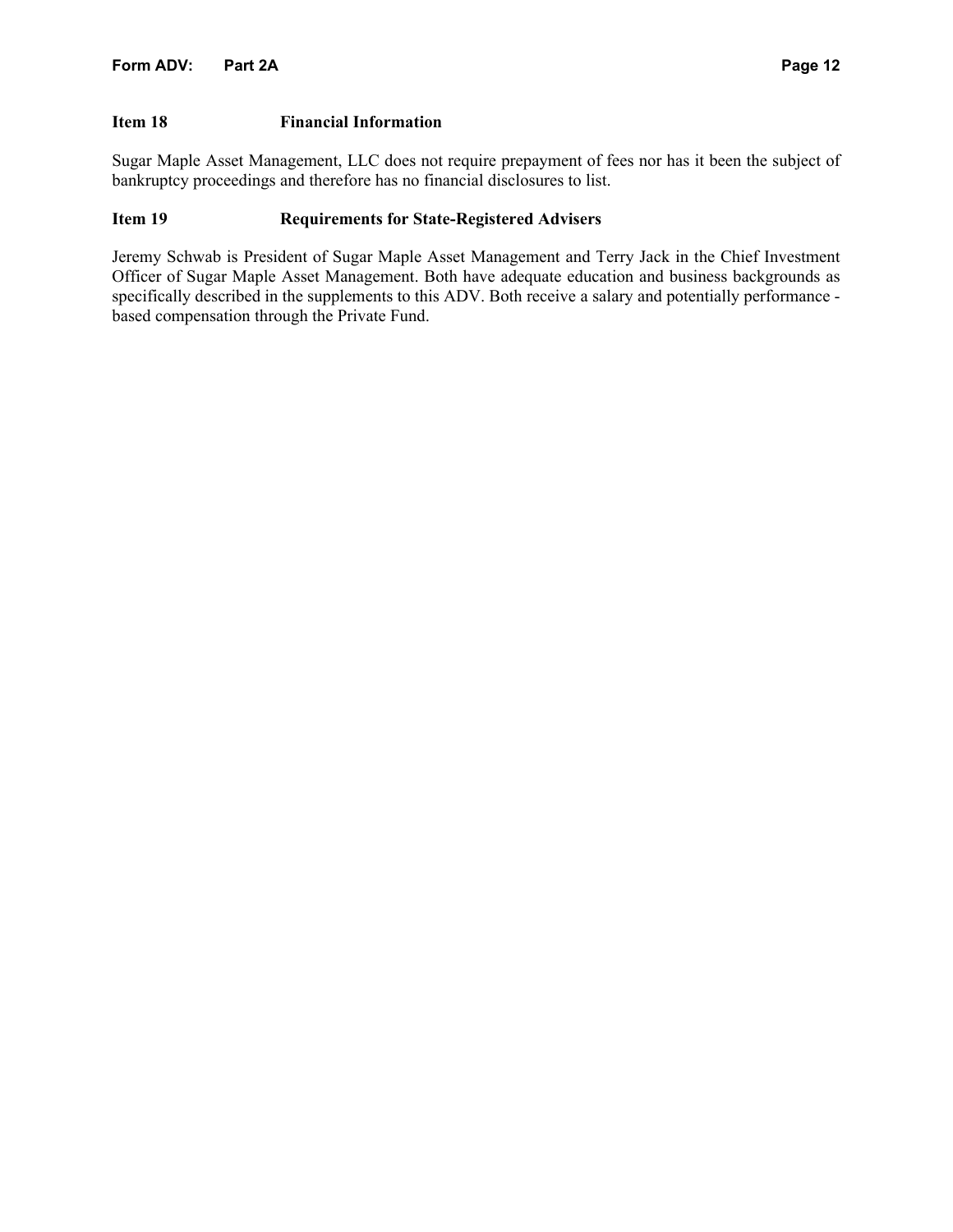# **Sugar Maple Asset Management, LLC Annual Privacy and Disclosure Policy Notice Regarding Non-Public Personal Information**

Sugar Maple Asset Management, LLC' goal is to protect privacy. We understand that confidentiality is key in any financial relationship, and have always taken very seriously our responsibility to protect your privacy by keeping information secure and confidential. This notice is being provided in accordance with legislation which requires that all clients are made aware of Sugar Maple Asset Management, LLC's processes for collecting, using, disclosing, and protecting information.

### **Types of Nonpublic Personal Information Collected**

Sugar Maple Asset Management, LLC collects nonpublic personal information about you that is provided to us by you or obtained by us with your authorization via applications, surveys, or other forms. This information could include, but is not limited to, your name, address, social security number, and income. We also collect information regarding your transactions and account experience with Sugar Maple Asset Management, LLC, such as your account balance, account activity, and usage of various services.

### **Parties to Whom Sugar Maple Asset Management, LLC Discloses Information - "Related Entities"**

For current and former clients, we do not disclose any nonpublic personal information obtained in the course of business except as required or permitted by law. Permitted disclosures include, for instance, providing information to our employees; and to related entities of Sugar Maple Asset Management, LLC, when services are being performed for you by one or more of those entities; and in limited situations, to unrelated third parties who need to know that information to assist Sugar Maple Asset Management, LLC in providing requested or authorized services to you. In all such situations, the confidential nature of the information being shared is stressed.

### **Protecting the Confidentiality and Security of Current and Former Clients' Information**

Sugar Maple Asset Management, LLC retains records relating to professional services that we provide so that we are better able to assist you with your financial needs, and in some cases, to comply with professional guidelines. In order to guard your nonpublic personal information, we maintain physical, electronic, and procedural safeguards that comply with our professional standards.

As a registered investment advisory firm, Sugar Maple Asset Management, LLC annually updates and files a Form ADV. You may receive -a free copy of our latest Form ADV Part II by calling our office. Please call Jeremy Schwab at (920) 585-4985 if you have any questions on this privacy policy, our latest Form ADV Part II, or any other financial issue. Your privacy, our professional ethics, and the ability to provide you with quality financial services are very important to us.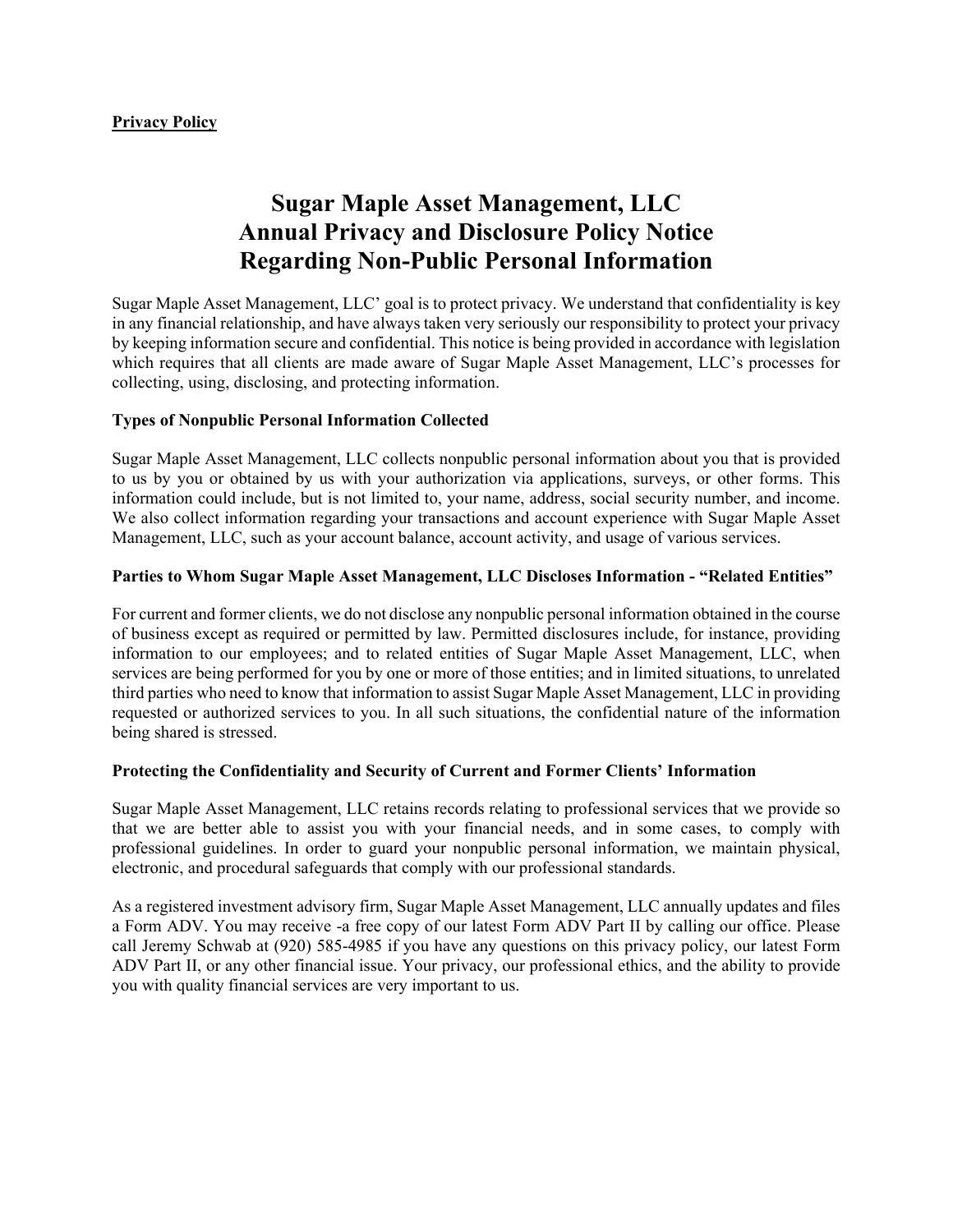# **Sugar Maple Asset Management, LLC**

FORM ADV – SCHEDULE 2B SET May 24, 2022

Sugar Maple Asset Management, LLC 2580 S. Bay Shore Drive Suite C Sister Bay, WI 54234 Phone (920) 585-4985 www.sugarmapleam.com

### **Schedule 2B Brochure Supplements for:**

| Jeremy P. Schwab |   |
|------------------|---|
| Terry M. Jack    | 4 |
| Amy E. Zellner   |   |

*Item 1 - Cover Page*

### SCHEDULE 2B - BROCHURE SUPPLEMENT

# **Jeremy P. Schwab**  May 24, 2022

**Sugar Maple Asset Management, LLC** 2580 S. Bay Shore Drive Suite C Sister Bay, WI 54234 Phone (920) 585-4985 www.sugarmapleam.com

**This Brochure Supplement provides information about Jeremy P. Schwab that supplements the Sugar Maple Asset Management, LLC ("SMAM") brochure. You should have received a copy of that brochure. Please contact us at 920.585.4985 if you did not receive SMAM's brochure or if you have any questions about the contents of this supplement.** 

**Additional information about Jeremy P. Schwab (CRD No. 2890688) is available on the SEC's website at** www.adviserinfo.sec.gov**.**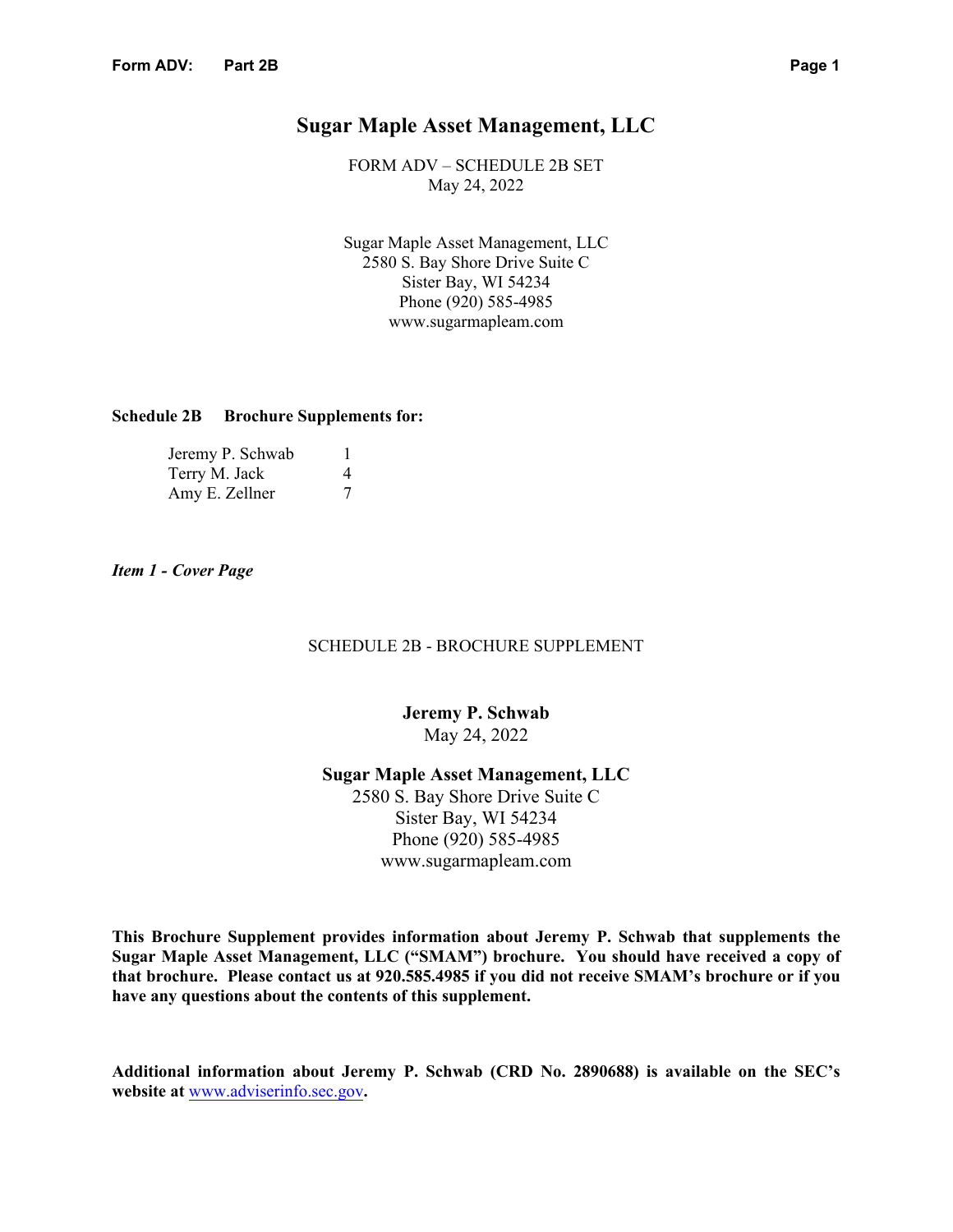### *Item 2 - Educational Background and Business Experience*

Mr. Schwab was born in 1975. He received his Bachelor of Business Administration in Finance from University of Wisconsin-Madison and his Masters of Business Administration from the University of Wisconsin-Oshkosh. He holds the Certified Financial Planner™, CFP® designation.

From March 1997 until February 2005 he was a Financial Consultant with RBC Wealth Management; from February 2005 until July 2009 he was an Advisor III with Virchow Krause Capital and Virchow Krause Asset Management; and from July 2009 until August 2010 he was with Johnson Bank as an Associate Vice President-Discretionary Trust Officer; and from August 2010 until January 2016 he was with Baylake Bank as President of Admiral Asset Management and with LPL Financial as a securities Registered Representative; he has been with Sugar Maple Asset Management as President since January 2016.

He has successfully passed the FINRA Series 24 General Securities Principal Exam, Series 7 General Securities Representative Exam, Series 53 Municipal Securities Principal Exam, Series 63 Uniform Securities Agent State Law Exam, and Series 65 Uniform Investment Adviser Law Exam.

The CFP® certification is granted by Certified Financial Planners Board of Standards, Inc.. The certification is voluntary; no federal or state law or regulation requires financial planners to hold CFP® certification. It is recognized in the United States and a number of other countries for its (1) high standard of professional education; (2) stringent code of conduct and standards of practice; and (3) ethical requirements that govern professional engagements with clients. Currently, more than 62,000 individuals have obtained CFP® certification in the United States.

To attain the right to use the CFP® marks, an individual must satisfactorily fulfill the following requirements:

- Education Complete an advanced college-level course of study addressing the financial planning subject areas that CFP Board's studies have determined as necessary for the competent and professional delivery of financial planning services, and attain a Bachelor's Degree from a regionally accredited United States college or university (or it's equivalent from a foreign university). CFP Board's financial planning subject areas include insurance planning and risk management, employee benefits planning, investment planning, income tax planning, retirement planning, and estate planning;
- Examination Pass the comprehensive CFP® Certification Examination. The examination, administered in 10 hours over a two-day period, includes case studies and client scenarios designed to test one's ability to correctly diagnose financial planning issues and apply one's knowledge of financial planning to real world circumstances;
- Experience Complete at least three years of full-time financial planning-related experience (or equivalent, measured as 2,000 hours per year); and
- Ethics Agree to be bound by CFP Board's Standards of Professional Conduct, a set of documents outlining the ethical and practice standards for CFP® professionals.

Individual who become certified must complete the following ongoing education and ethics requirements in order to maintain the right to continue to use the CFP® marks: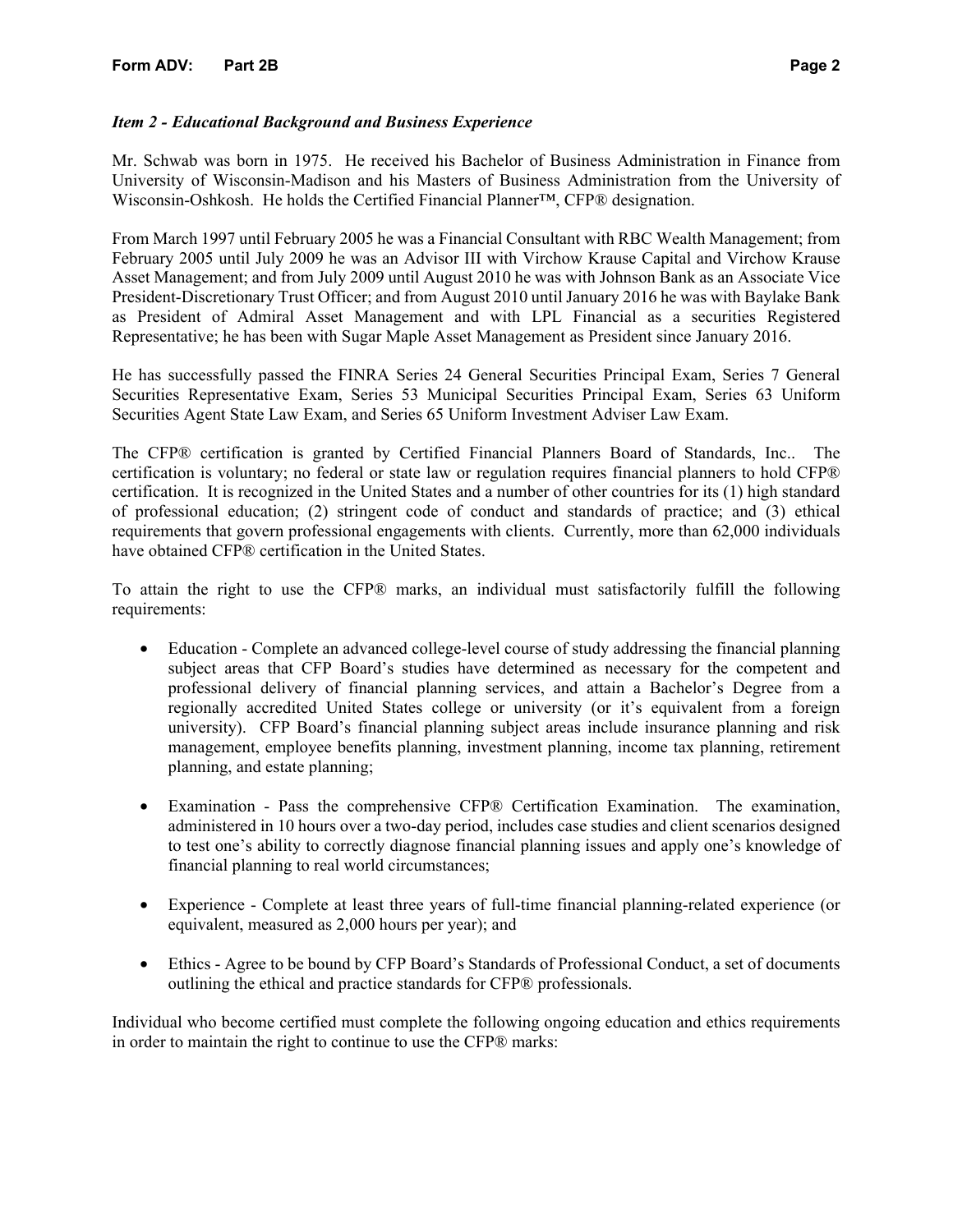- Continuing Education Complete 30 hours of continuing education hours every two years, including two hours on *the Code of Ethics* and other parts of the *Standards of Professional Conduct*, to maintain competence and keep up with developments in the financial planning field; and
- Ethics Renew an agreement to be bound by the *Standards of Professional Conduct*. The Standards prominently require that CFP® professionals provide financial planning services at a fiduciary standard of care. This means CFP® professionals must provide financial planning services in the best interest of their clients.

CFP® professionals who fail to comply with the above standards and requirements may be subject to CFP Board's enforcement process, which could result in suspension or permanent revocation of their CFP® certification.

# *Item 3 - Disciplinary Information*

He does not have any disciplinary information to disclose. He has not: (a) been party to a criminal or civil action in a domestic, foreign or military court, (b) been party to an administrative proceeding before the SEC, any other federal regulatory agency, any state regulatory agency or any foreign financial regulatory authority; or (c) been party to a self-regulatory proceeding.

### *Item 4 - Other Business Activities*

Mr. Schwab, together with Mr. Jack, hold a majority stake in CAVU Capital Partners, LLC, which serves as the managing member of CAVU Private Opportunity Fund, LLC. Mr. Schwab is the President of CAVU Private Opportunity Fund and the fund is managed by Sugar Maple Asset Management, LLC. Mr. Schwab spends under ten hours a week working with CAVU Capital Partners.

Mr. Schwab is licensed to offer insurance products. Mr. Schwab may offer these products to clients of Sugar Maple Asset Management through Fidelity brokerage services.

Mr. Schwab is also on the board of education for the Gibraltar Area School District.

### *Item 5 - Additional Compensation*

He receives no additional compensation. He does not receive any additional economic benefit from third parties for providing advisory services other than as noted above.

### *Item 6 - Supervision*

He is the Chief Compliance Officer for SMAM and he is responsible for his own supervision as well as that of all SMAM investment adviser representatives. His contact information is available on the cover page of this Schedule 2B supplemental brochure.

### *Item 7 - Requirements for State-Registered Advisers*

He has not been involved in: (a) any arbitration claim alleging damages in excess of \$2,500 resulting in an award or being found liable; (b) any civil, self-regulatory organization, or administrative proceeding resulting in an award or being found liable; or (c) a bankruptcy petition.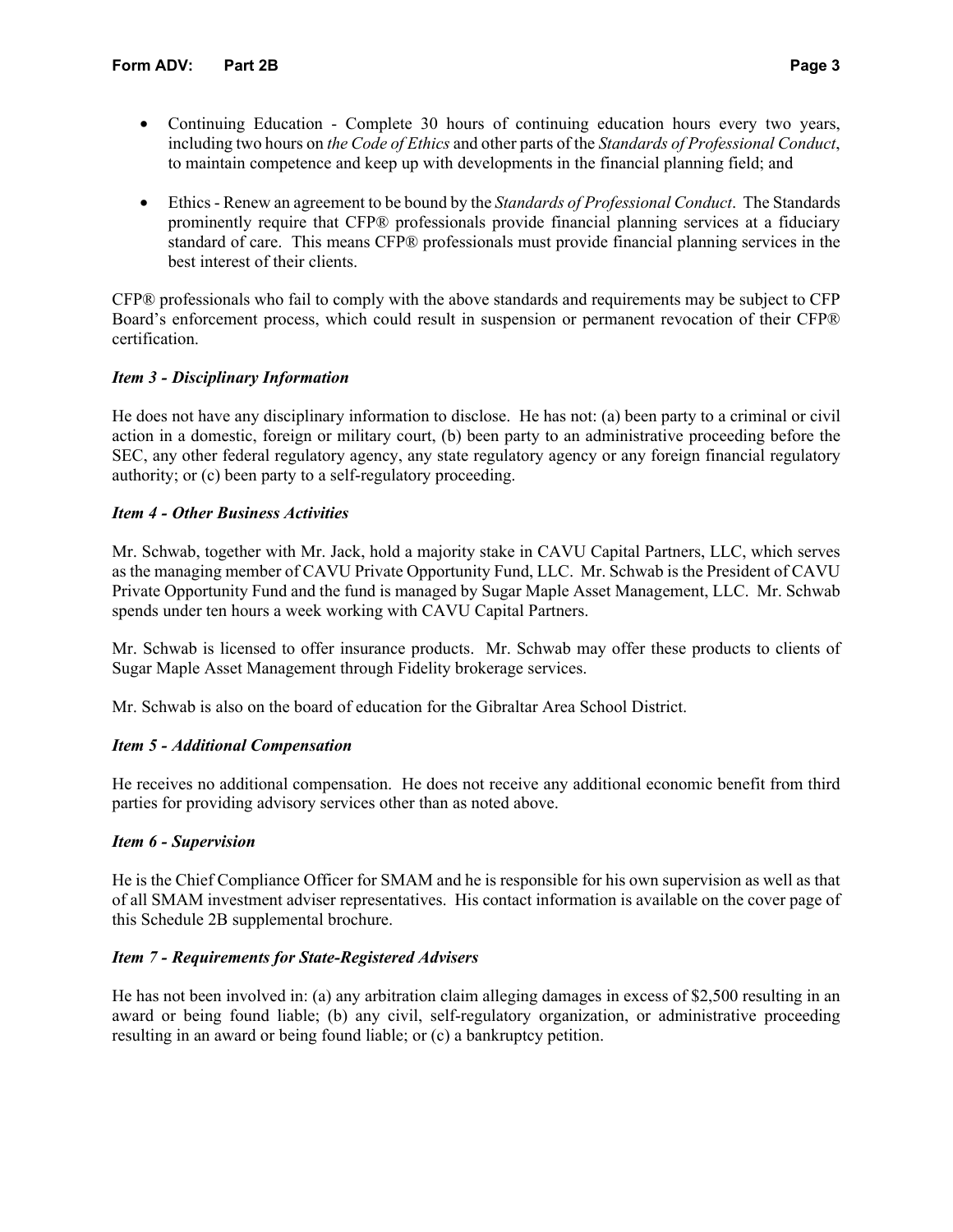*Item 1 - Cover Page* 

### SCHEDULE 2B - BROCHURE SUPPLEMENT

**Terry M. Jack**  May 24, 2022

**Sugar Maple Asset Management, LLC** 2580 S. Bay Shore Drive Suite C Sister Bay, WI 54234 Phone (920) 585-4985 www.sugarmapleam.com

**This Brochure Supplement provides information about Terry Jack that supplements the Sugar Maple Asset Management, LLC ("SMAM") brochure. You should have received a copy of that brochure. Please contact us at 920.585.4985 if you did not receive SMAM's brochure or if you have any questions about the contents of this supplement.** 

**Additional information about Terry M. Jack (CRD No. 2542035) is available on the SEC's website at** www.adviserinfo.sec.gov**.**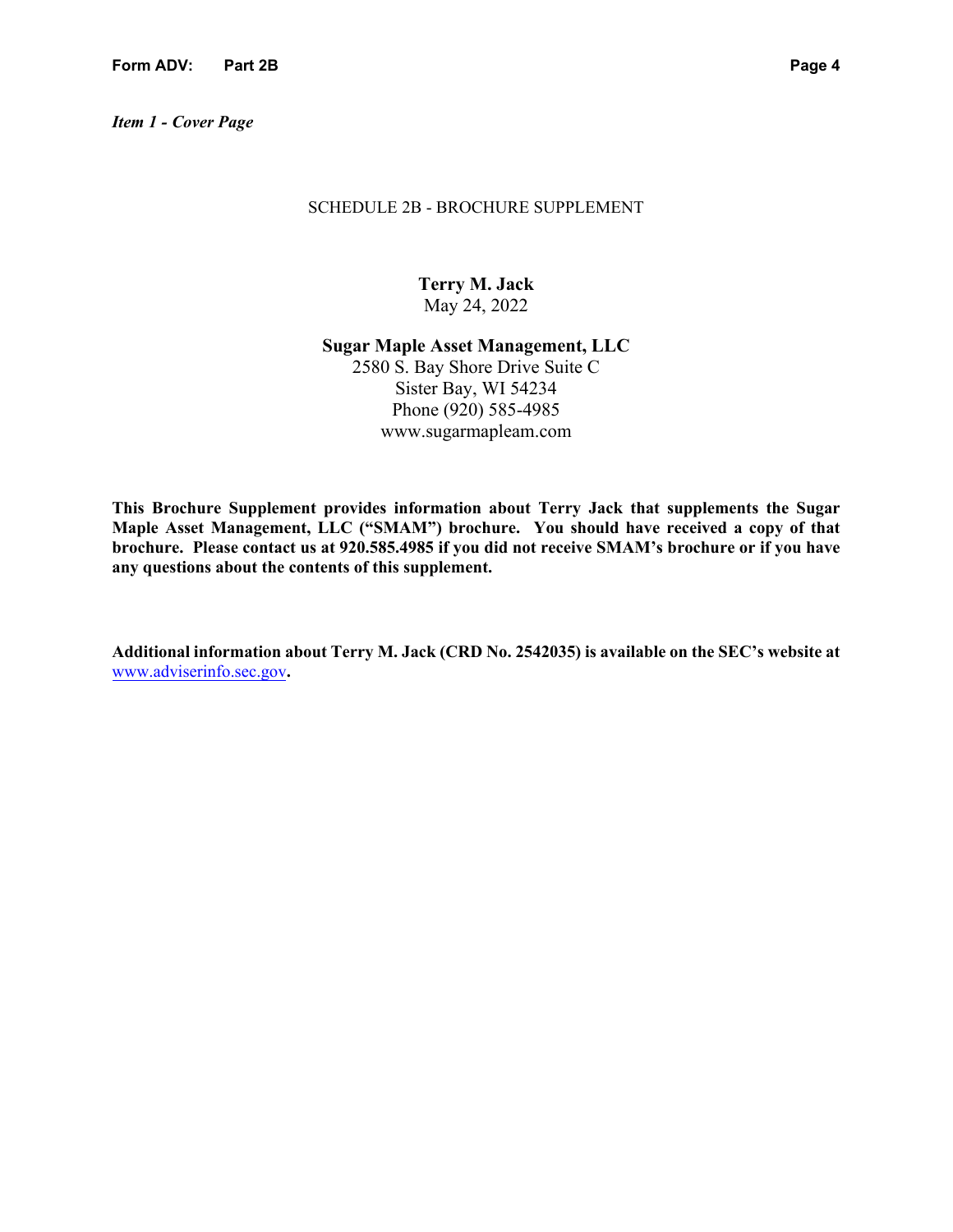# *Item 2 - Educational Background and Business Experience*

Mr. Jack was born in 1964. He received his Bachelor of Business Administration in Accounting from Saint Norbert's College in 1986. He holds the Chartered Financial Analyst, CFA designation and is a member of the CFA Institute.

From June 1987 to June 2005 Mr. Jack was Vice President and Portfolio Manager with Marshall and Ilsley; from July 2005 until October 2012 he was Vice President and Trust Relationship Manager with Johnson Bank; from November 2012 to March 2014 he was Vice President and Senior Portfolio Manager with BMO Private Bank; from March 2014 to January 2016 he was Chief Investment Officer with Baylake Bank; he has been with Sugar Maple Asset Management as Chief Investment officer since January 2016.

# CHARTERED FINANCIAL ANALYST (CFA™)

The Chartered Financial Analyst charter is a globally respected, graduate-level investment credential established in 1962 and awarded by CFA Institute — the largest global association of investment professionals. There are currently more than 90,000 CFA charter holders working in 135 countries. To earn the CFA charter, candidates must: 1) pass three sequential, six-hour examinations; 2) have at least four years of qualified professional investment experience; 3) join CFA Institute as members; and 4) commit to abide by, and annually reaffirm, their adherence to the CFA Institute Code of Ethics and Standards of Professional Conduct.

### High Ethical Standards

The CFA Institute Code of Ethics and Standards of Professional Conduct, enforced through an active professional conduct program, require CFA charter holders to:

- Place their clients' interests ahead of their own
- Maintain independence and objectivity
- Act with integrity
- Maintain and improve their professional competence
- Disclose conflicts of interest and legal matters

### Global Recognition

Passing the three CFA exams is a difficult feat that requires extensive study (successful candidates report spending an average of 300 hours of study per level). Earning the CFA charter demonstrates mastery of many of the advanced skills needed for investment analysis and decision making in today's quickly evolving global financial industry. As a result, employers and clients are increasingly seeking CFA charter holders—often making the charter a prerequisite for employment. Additionally, regulatory bodies in 19 countries recognize the CFA charter as a proxy for meeting certain licensing requirements, and more than 125 colleges and universities around the world have incorporated a majority of the CFA Program curriculum into their own finance courses.

### Comprehensive and Current Knowledge

The CFA Program curriculum provides a comprehensive framework of knowledge for investment decision making and is firmly grounded in the knowledge and skills used every day in the investment profession. The three levels of the CFA Program test a proficiency with a wide range of fundamental and advanced investment topics, including ethical and professional standards, fixed-income and equity analysis, alternative and derivative investments, economics, financial reporting standards, portfolio management, and wealth planning.

To learn more about the CFA charter, visit www.cfainstitute.org.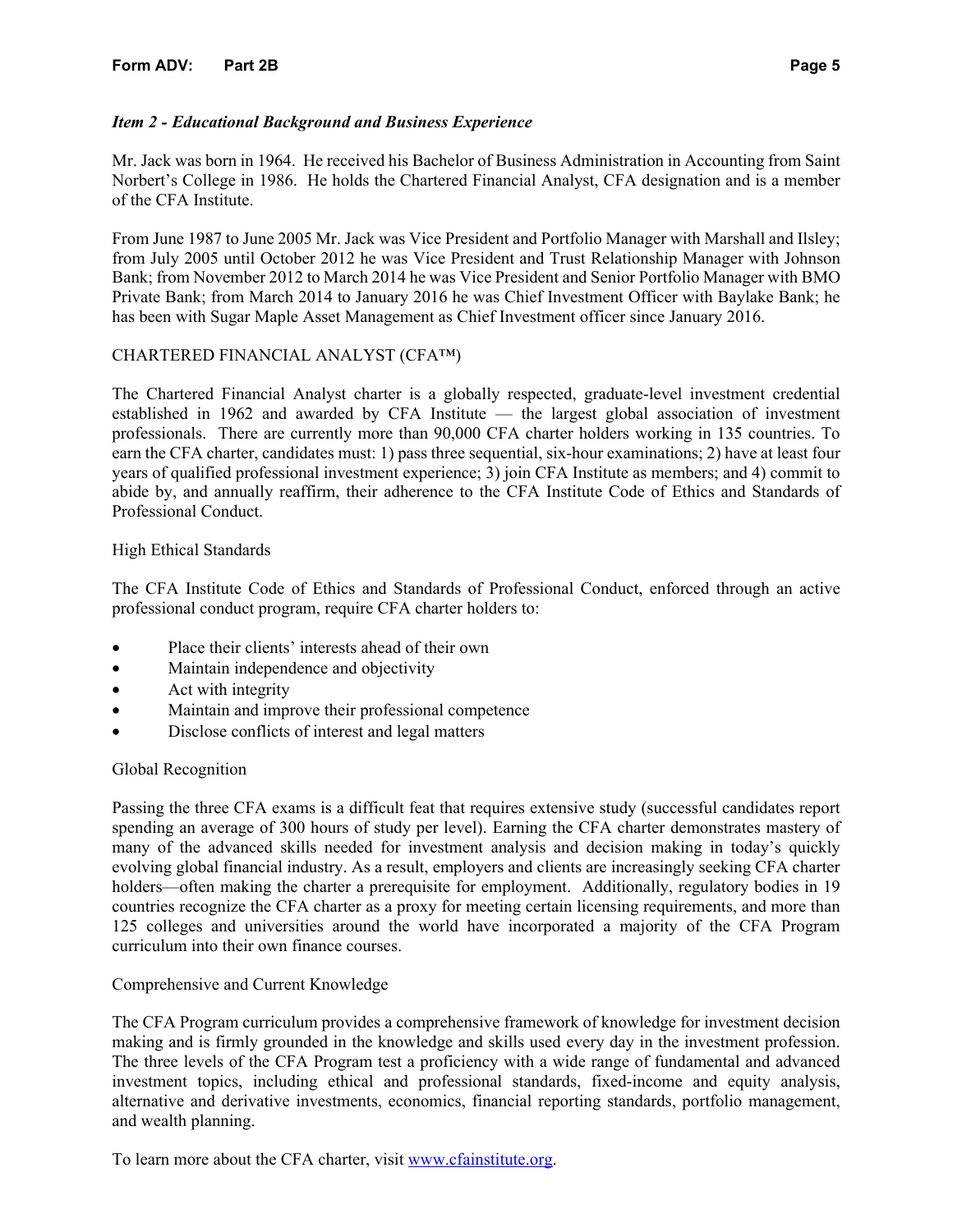# *Item 3 - Disciplinary Information*

He does not have any disciplinary information to disclose. He has not: (a) been party to a criminal or civil action in a domestic, foreign or military court, (b) been party to an administrative proceeding before the SEC, any other federal regulatory agency, any state regulatory agency or any foreign financial regulatory authority; or (c) been party to a self-regulatory proceeding.

# *Item 4 - Other Business Activities*

Terry, personally makes himself available to act as an expert witness for securities trials. He has been doing this since July of 2016 and does this personally; thus, there is no corresponding business entity, address or title. On average, Terry spends less than two hours a month on this activity and the two hours a month are generally during trading hours.

Additionally, Mr. Jack is a part-time employee of Fortifi Bank of Green Bay, Wisconsin. Mr. Jack's title is Wealth Liaison. He works no more than four hours a week for Fortifi Bank, generally during normal business hours where he qualifies referrals to Sugar Maple Asset Management on behalf of the bank. If these referrals are deemed to be qualified and passed on to Sugar Maple Asset Management, a revenue sharing agreement between Sugar Maple Asset Management and Fortifi Bank is in place. Under this arrangement, Fortifi Bank receives a fixed percentage of fee revenue based upon asset management for their clients as long as they remain working with Sugar Maple Asset Management. This revenue sharing agreement could be deemed as a potential conflict of interest. All clients referred to Sugar Maple Asset Management by Fortifi Bank are given a Potential Conflict of Interest Disclosure Statement highlighting the arrangement. None of the revenue sharing fees paid to Fortifi Bank are shared with Mr. Jack, directly or indirectly.

Mr. Jack, together with Mr. Schwab, hold a majority stake in CAVU Capital Partners, LLC, which serves as the managing member of CAVU Private Opportunity Fund, LLC. Mr. Jack is the Chief Investment Officer for CAVU Private Opportunity Fund and the fund is managed by Sugar Maple Asset Management, LLC. Mr. Jack spends under ten hours a week working with CAVU Capital Partners.

### *Item 5 - Additional Compensation*

He does not receive any economic benefit from third parties for providing advisory services.

### *Item 6 - Supervisory*

He is supervised by Jeremy Schwab, SMAM's Chief Compliance Officer. He may be contacted at (920) 585-4985.

Mr. Schwab regularly reviews the accounts for which Mr. Jack provides investment advisory services to monitor suitability of recommendations and compliance with regulatory and internal procedures.

### *Item 7 - Requirements for State-Registered Advisors*

He has not been involved in: (a) any arbitration claim alleging damages in excess or \$2,500 resulting in an award or being found liable; (b) any civil, self-regulatory organization, or administrative proceeding resulting in an award or being found liable; or (c) a bankruptcy petition.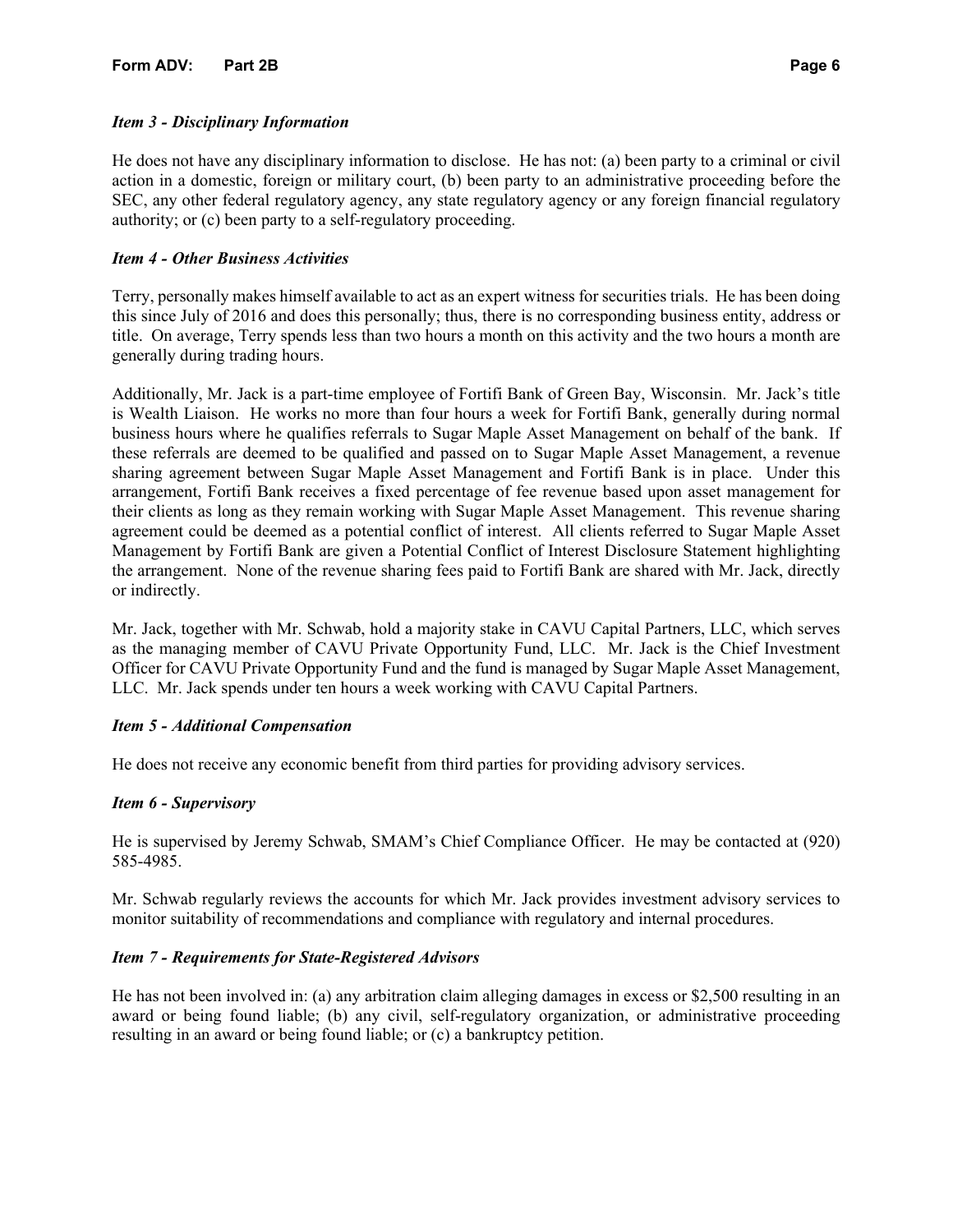*Item 1 - Cover Page* 

### SCHEDULE 2B - BROCHURE SUPPLEMENT

**Amy E. Zellner**  May 24, 2022

**Sugar Maple Asset Management, LLC**  2580 S. Bay Shore Drive Suite C Sister Bay, WI 54234 Phone (920) 585-4985

**This Brochure Supplement provides information about Jeremy P. Schwab that supplements the Sugar Maple Asset Management, LLC. ("SMAM") brochure. You should have received a copy of that brochure. Please contact us at 920.585.4985 if you did not receive SMAM's brochure or if you have any questions about the contents of this supplement.**

**Additional information about Amy E. Zellner (CRD No. 6282372) is available on the SEC's website at www.adviserinfo.sec.gov.**